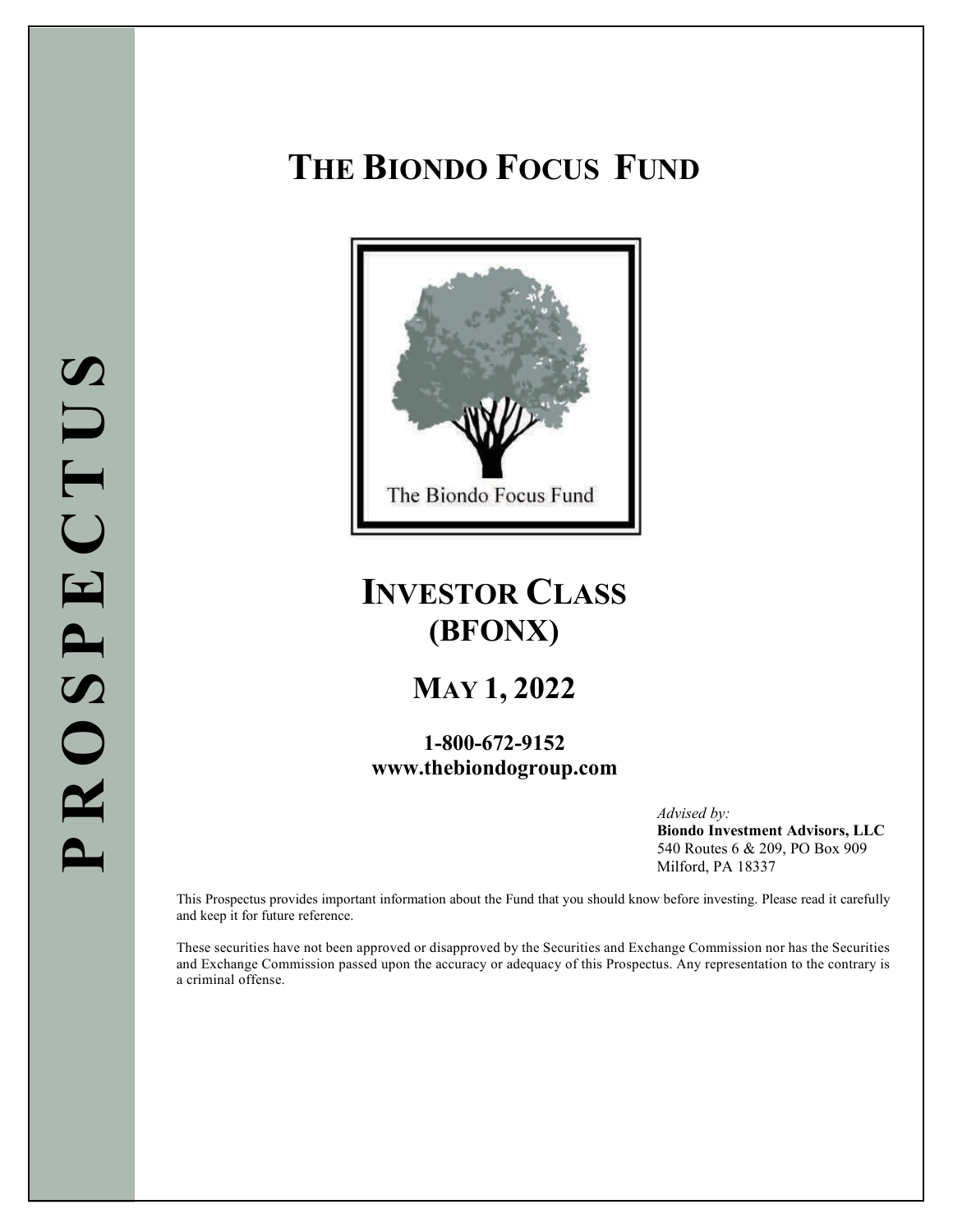## **TABLE OF CONTENTS**

| <b>ADDITIONAL INFORMATION ABOUT</b> |  |
|-------------------------------------|--|
|                                     |  |
|                                     |  |
|                                     |  |
|                                     |  |
|                                     |  |
|                                     |  |
|                                     |  |
|                                     |  |
|                                     |  |
|                                     |  |
|                                     |  |
|                                     |  |
|                                     |  |
|                                     |  |
|                                     |  |
|                                     |  |
|                                     |  |
|                                     |  |
|                                     |  |
|                                     |  |
|                                     |  |
|                                     |  |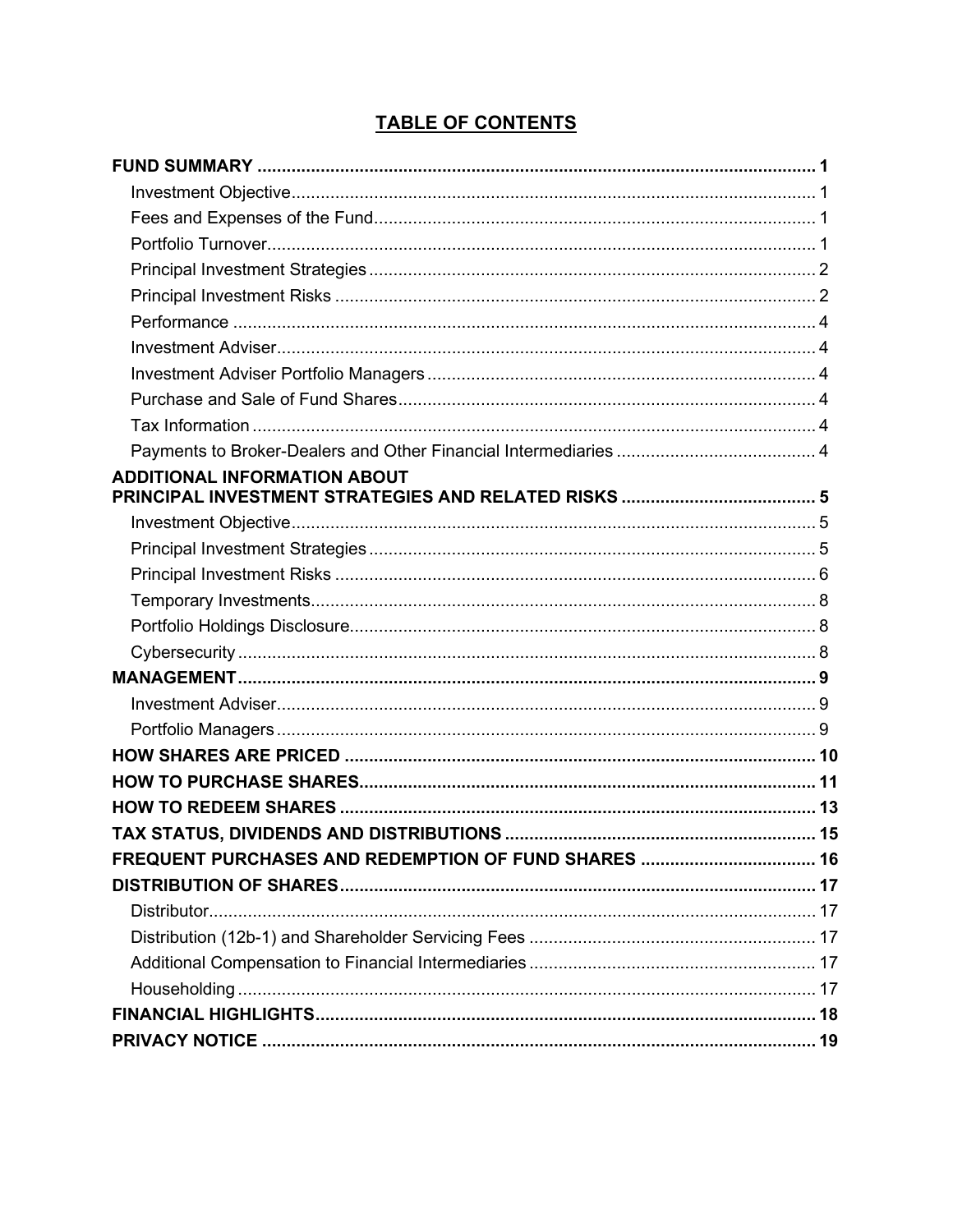## <span id="page-2-0"></span>**FUND SUMMARY**

<span id="page-2-1"></span>**Investment Objective:** The Fund's investment objective is long-term capital appreciation.

<span id="page-2-2"></span>**Fees and Expenses of the Fund:** The following table describes the fees and expenses that you may pay if you buy, hold and sell shares of the Fund. You may pay other fees, such as brokerage commissions and other fees to financial intermediaries, which are not reflected in the tables and examples below.

| <b>Shareholder Fees</b>                                                           | <b>Investor</b> |  |
|-----------------------------------------------------------------------------------|-----------------|--|
| (fees paid directly from your investment)                                         | <b>Class</b>    |  |
| Maximum Sales Charge (Load) Imposed on Purchases                                  | None            |  |
| (as a % of offering price)                                                        |                 |  |
| Maximum Deferred Sales Charge (Load)                                              | None            |  |
| (as a % of original purchase price)                                               |                 |  |
| Maximum Sales Charge (Load) Imposed                                               | None            |  |
| on Reinvested Dividends and other Distributions                                   |                 |  |
| <b>Redemption Fee</b>                                                             | 2.00%           |  |
| (as a % of amount redeemed, if sold before 30 days)                               |                 |  |
| <b>Annual Fund Operating Expenses</b>                                             |                 |  |
| (expenses that you pay each year as a percentage of the value of your investment) |                 |  |
| <b>Management Fees</b>                                                            | 1.00%           |  |
| Distribution and Service (12b-1) Fees                                             | 0.25%           |  |
| <b>Other Expenses</b>                                                             | 0.34%           |  |
| Acquired Fund Fees and Expenses <sup>(1)</sup>                                    | 0.01%           |  |
| <b>Total Annual Fund Operating Expenses</b>                                       | 1.60%           |  |
| Fee Waiver and Reimbursement <sup>(2)</sup>                                       | (0.09)%         |  |
| Total Annual Fund Operating Expenses After Fee Waiver and Reimbursement           | 1.51%           |  |

(1) Acquired Fund Fees and Expenses are the indirect costs of investing in other investment companies. The operating expenses in this fee table will not correlate to the expense ratio in the Fund's financial highlights because the financial statements include only the direct operating expenses incurred by the Fund, not the indirect costs of investing in other investment companies.

(2) The Fund's adviser has contractually agreed to reduce its fees and to reimburse expenses, at least until April 30, 2023, to ensure that total annual fund operating expenses after fee waiver and/or reimbursement excluding any front-end or contingent deferred loads, brokerage fees and commissions, acquired fund fees and expenses, fees and expenses associated with instruments in other collective investment vehicles or derivative instruments (including, for example, options and swap fees and expenses), borrowing costs (such as interest and dividend expense on securities sold short), taxes, and extraordinary expenses, such as litigation expenses (which may include indemnification of Fund officers and Trustees and contractual indemnification of Fund service providers (other than the adviser)) will not exceed 1.50% of average daily net assets attributable to the Investor Class. These fee waivers and expense reimbursements are subject to possible recoupment from the Fund in future years on a rolling three-year basis (within the three years after fees have been waived or expenses have been reimbursed) if such recoupment can be achieved within the foregoing expense limits. This agreement may be terminated only by the Board of Trustees on 60 days' written notice to the adviser.

*Example:* This Example is intended to help you compare the cost of investing in the Fund with the cost of investing in other mutual funds.

The Example assumes that you invest \$10,000 in the Fund for the time periods indicated and then redeem all of your shares at the end of those periods. The Example also assumes that your investment has a 5% return each year and that the Fund's operating expenses remain the same. Although your actual costs may be higher or lower, based upon these assumptions your costs would be:

| 1 Year | 3 Years | 5 Years | <b>10 Years</b> |
|--------|---------|---------|-----------------|
| \$154  | \$496   | \$862   | \$1,893         |

<span id="page-2-4"></span><span id="page-2-3"></span>*Portfolio Turnover:* The Fund pays transaction costs, such as commissions, when it buys and sells securities (or "turns over" its portfolio). A higher portfolio turnover may indicate higher transaction costs and may result in higher taxes when Fund shares are held in a taxable account. These costs, which are not reflected in annual fund operating expenses or in the Example, affect the Fund's performance. During the most recent fiscal period, the Fund's portfolio turnover was 21% of the average value of its portfolio.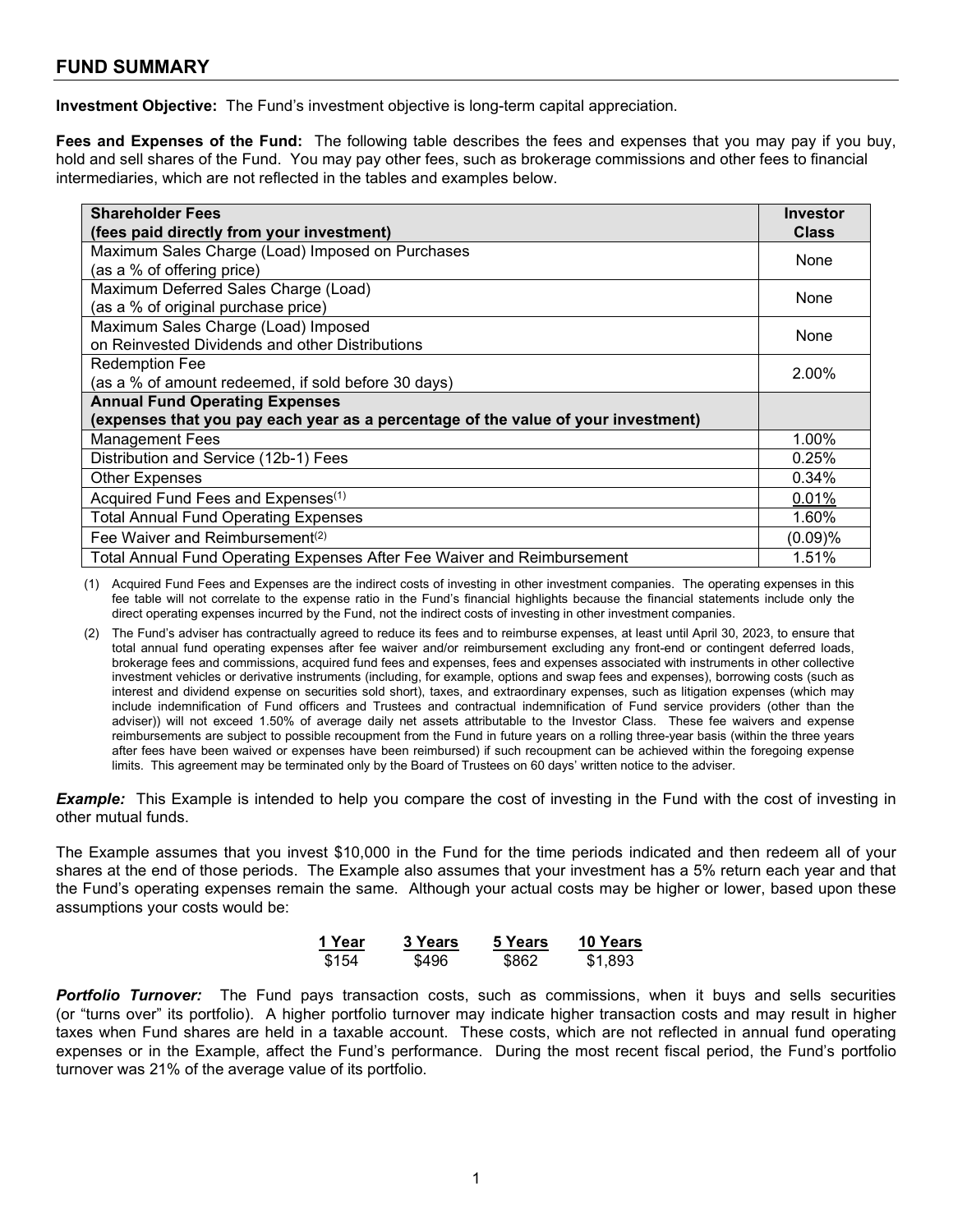**Principal Investment Strategies:** The Fund's adviser seeks to achieve the Fund's investment objective by investing primarily in a combination of long and short positions in (1) common stock of U.S. companies of any capitalization; (2) American depositary receipts ("ADRs") representing common stock of foreign companies; (3) investment grade fixed income securities; (4) exchange-traded funds ("ETFs") that invest primarily in (i) common stocks of U.S. companies, (ii) ADRs or (iii) investment grade fixed income securities; and (5) options on common stock, ADRs and ETFs. The Fund defines investment grade fixed income securities as those rated Baa3 or higher by Moody's, or BBB- or higher by S&P, or if not rated, determined by the adviser to be of comparable quality.

The Fund's adviser anticipates focusing, from time to time, more than 25% of the Fund's portfolio in the securities of companies in one or more of the following sectors: (1) technology, (2) financial services and (3) healthcare. The adviser defines technology companies as those principally engaged in research, development or manufacturing of computer related products including hardware, software and computer services; communications related products and services including telephony, satellite or wireless communications; or manufacturing related products that rely upon scientific innovation. The adviser defines financial service companies as those principally engaged in commercial or retail banking, specialty finance, brokerage, investment banking, investment management or insurance. The adviser defines healthcare companies as those principally engaged in the discovery, development, manufacture or delivery of biotechnology, medical devices, pharmaceuticals, or health care supplies. The adviser selects securities based on fundamental, bottom-up research. The adviser looks for some or all of the following characteristics in a company:

- o Exceptional growth prospects
- o Quality management
- o Niche business segment
- o High barriers to entry

The Fund may also employ leverage including bank borrowing of up to 33% of the Fund's assets (defined as net assets plus borrowing for investment purposes). The Fund may also short sell securities that the adviser believes are overvalued or as a means of hedging all or a portion of the Fund's portfolio. The Fund may also engage in covered call writing against its portfolio of common stocks, ADRs or ETFs. Additionally, the Fund may purchase call options as a temporary substitute for common stocks, ADRs or ETFs. The adviser anticipates investing in fixed income securities that it believes are undervalued and have the potential for capital appreciation in addition to providing income. In general, the adviser anticipates investing up to 20% of Fund assets in fixed income securities.

The Fund is non-diversified, which means that it can invest a greater percentage of its assets in any one issuer than a diversified fund. The Fund will typically have fewer than 30 investments at any time. In general, the adviser buys securities that it believes are undervalued and sells a security if its price target is achieved, if the fundamentals have deteriorated or if, in the opinion of the adviser, the security is no longer attractive for investment purposes. The adviser sells short securities that it believes are overvalued or to hedge Fund investments and buys back (covers) these securities if their price target is achieved or the adviser believes the security is no longer attractive for short-sale investment purposes. The Fund's adviser may engage in active and frequent trading of the Fund's portfolio securities to achieve the Fund's investment objective.

Due to the focused nature of the adviser's strategy, the Fund may concentrate its portfolio in a limited number of issuers. In order to comply with certain Internal Revenue Code requirements for investment companies, the Fund sells securities of concentrated issuers at the end of each quarter of the Fund's fiscal year if necessary to comply with these tax requirements and then can repurchase those securities shortly after quarter end.

#### <span id="page-3-0"></span>Principal Investment Risks: As with all mutual funds, there is the risk that you could lose money through your *investment in the Fund. Many factors affect the Fund's net asset value ("NAV") and performance.*

- o *Concentration Risk.* The Fund may focus its investments in securities to a particular sector or type of securities. Economic, legislative or regulatory developments may occur that significantly affect the sector.
- o *Derivatives Risk.* Even a small investment in derivatives (which include options on common stocks, ADRs and ETFs) may give rise to leverage risk, and can have a significant impact on the Fund's performance. Derivatives are also subject to credit risk and liquidity risk. The Fund's adviser may use derivatives to hedge the investment risks of the Fund's portfolio. There can be no assurance that the adviser's hedging strategy will work as intended.
- o *ETF Risk.* ETFs are subject to investment advisory fees and other expenses, which will be indirectly paid by the Fund. As a result, your cost of investing in the Fund will be higher than the cost of investing directly in ETFs and may be higher than other mutual funds that invest directly in stocks and bonds. Each ETF is subject to specific risks, depending on its investments.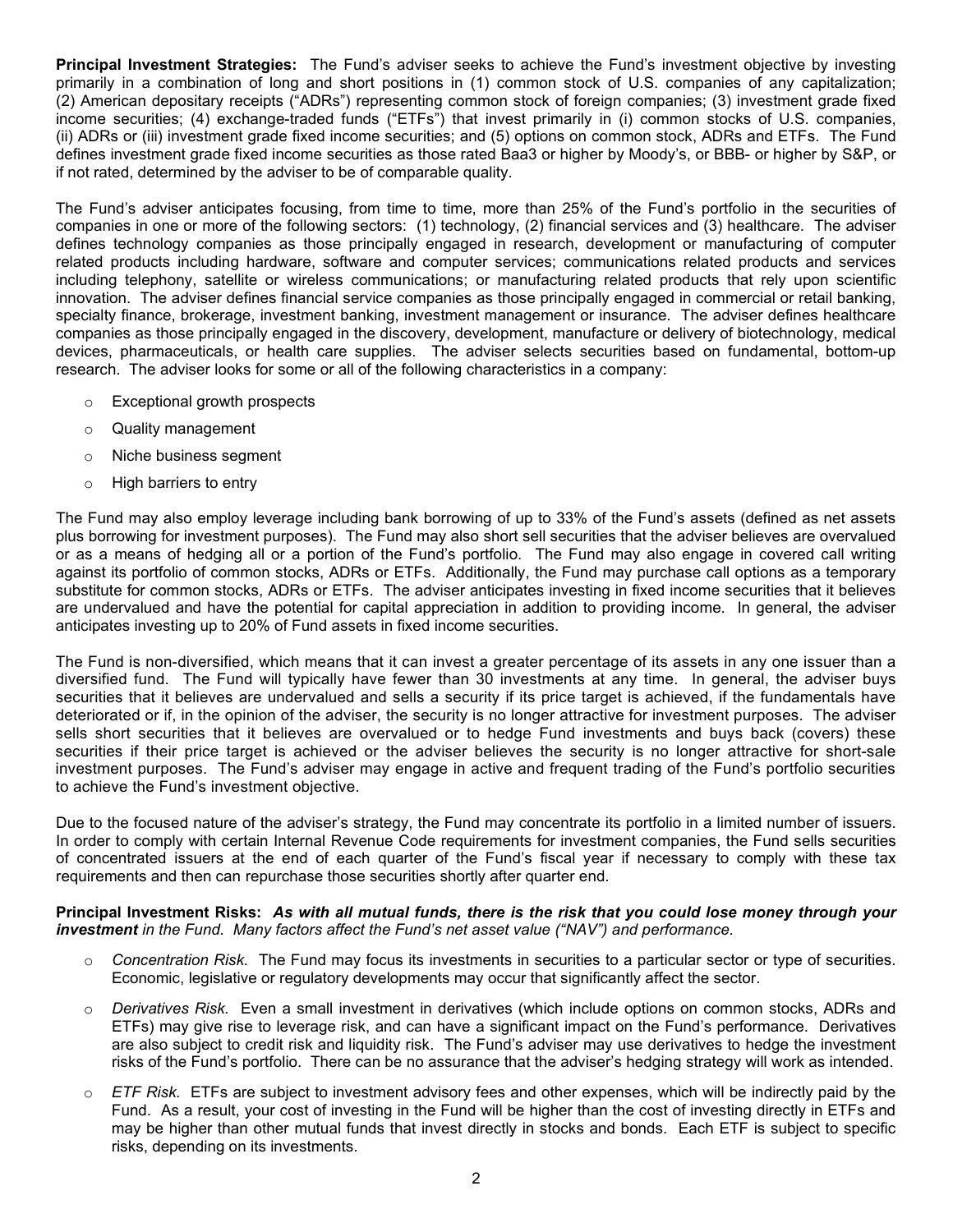- o *Fixed Income Risk.* When the Fund invests in fixed income securities directly or indirectly by investing in mutual funds that invest primarily in fixed income securities, the value of the Fund will fluctuate with changes in interest rates. Defaults by fixed income issuers in which the Fund invests will also harm performance.
- Foreign Investment Risk. Foreign investing, including through ADRs, involves risks not typically associated with U.S. investments, including adverse fluctuations in foreign currency values, adverse political, social and economic developments, less liquidity, greater volatility, less developed or less efficient trading markets, political instability and differing auditing and legal standards.
- o *Issuer-Specific Risk.* The value of a specific security can be more volatile than the market as a whole and may perform worse than the market as a whole.
- o *Large Capitalization Stock Risk.* Large capitalization companies may be less able than smaller capitalization companies to adapt to changing market conditions. Large capitalization companies may be more mature and subject to more limited growth potential compared with smaller capitalization companies. During different market cycles, the performance of large capitalization companies has trailed the overall performance of the broader securities markets.
- o *Leveraging Risk.* The use of leverage, such as borrowing money to purchase securities, will cause the Fund to incur additional expenses and magnify the Fund's gains or losses.
- o *Management Risk.* The adviser's judgments about the attractiveness, value and potential appreciation of a particular security derivative or asset in which the Fund invests or sells short may prove to be incorrect and may not produce the desired results. As a result of the adviser's trading strategy, the Fund often engages in portfolio transactions at the end of each fiscal quarter in order to comply with the requirements of the Internal Revenue Code for investment companies. These portfolio transactions result in additional brokerage expenses and the potential for the Fund to incur short-term capital gains.
- o *Market and Geopolitical Risk.* The increasing interconnectivity between global economies and financial markets increases the likelihood that events or conditions in one region or financial market may adversely impact issuers in a different country, region or financial market. Securities in the Fund may underperform due to inflation (or expectations for inflation), interest rates, global demand for particular products or resources, natural disasters, pandemics, epidemics, terrorism, regulatory events and governmental or quasi-governmental actions. The occurrence of global events similar to those in recent years, such as terrorist attacks around the world, natural disasters, social and political discord or debt crises and downgrades, among others, may result in market volatility and may have long term effects on both the U.S. and global financial markets. It is difficult to predict when similar events affecting the U.S. or global financial markets may occur, the effects that such events may have and the duration of those effects. Any such event(s) could have a significant adverse impact on the value and risk profile of the Fund. The current novel coronavirus (COVID-19) global pandemic and the aggressive responses taken by many governments, including closing borders, restricting international and domestic travel, and the imposition of prolonged quarantines or similar restrictions, as well as the forced or voluntary closure of, or operational changes to, many retail and other businesses, has had negative impacts, and in many cases severe negative impacts, on markets worldwide. It is not known how long such impacts, or any future impacts of other significant events described above, will or would last, but there could be a prolonged period of global economic slowdown, which may impact your investment. Therefore, the Fund could lose money over short periods due to short-term market movements and over longer periods during more prolonged market downturns. During a general market downturn, multiple asset classes may be negatively affected. Changes in market conditions and interest rates can have the same impact on all types of securities and instruments. In times of severe market disruptions, you could experience significant loss in such times.
- o *Non-Diversification Risk.* The Fund has a greater potential to realize losses upon the occurrence of adverse events affecting a particular issuer.
- o *Sector Risk.* The value of securities from a specific sector can be more volatile than the market as a whole and may be subject to economic or regulatory risks different than the economy as a whole. The technology sector may be subject to rapid obsolescence, the financial services sector may be subject to unfavorable changes in government regulation or funding costs, and the healthcare sector may be subject to expiration of patent rights and unfavorable changes in government regulation.
- o *Short Sale Risk.* Positions in shorted securities are often speculative and riskier than "long" positions (purchases). Unlike long positions, losses on short positions are potentially unlimited.
- o *Small and Medium Capitalization Stock Risk.* Stocks of small and medium capitalization companies may be subject to more abrupt or erratic market movements than those of larger, more established companies or the market averages in general.
- o *Stock Market Risk.* Stock prices can fall rapidly in response to developments affecting a specific company or sector, or to changing economic, political or market conditions.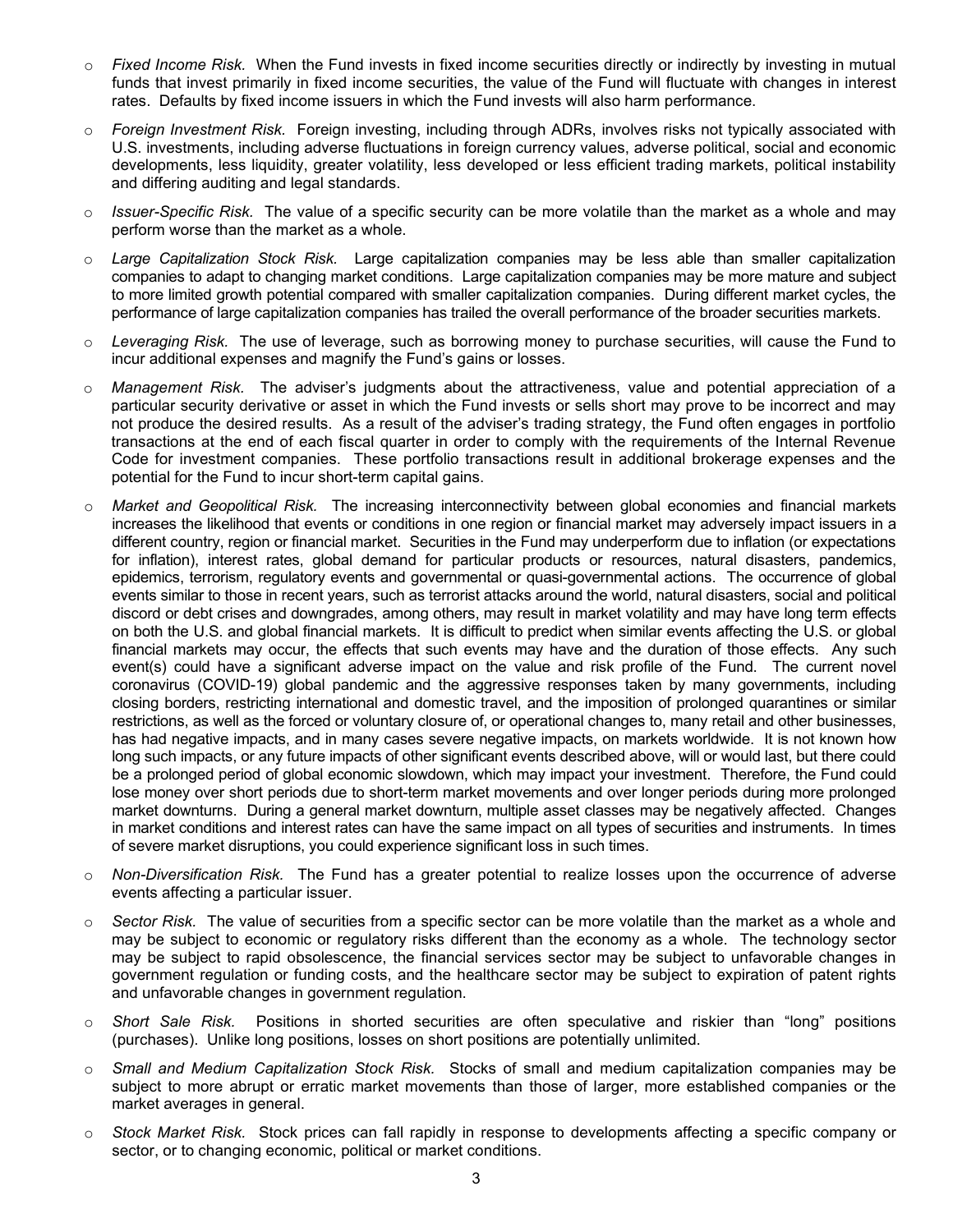<span id="page-5-0"></span>**Performance:** The bar chart and performance table below show the variability of the Fund's returns, which is some indication of the risks of investing in the Fund. The bar chart shows performance of the Fund's Investor shares for the full calendar year for the past ten years. The performance table compares the performance of the Fund's Investor shares is over time to the performance of a broad-based securities market index. You should be aware that the Fund's past performance (before and after taxes) may not be an indication of how the Fund will perform in the future. Updated performance information is available at no cost by calling 1-800-672-9152.



**Performance Bar Chart For Calendar Years Ended December 31,**

**Performance Table Average Annual Total Returns** (For periods ended December 31, 2021

|                                                                | <b>One Year</b> | <b>Five Years</b> | <b>Ten Years</b> |
|----------------------------------------------------------------|-----------------|-------------------|------------------|
| Return before taxes                                            | 6.32%           | 19.14%            | 16.11%           |
| Return after taxes on distributions                            | 4 27%           | 16.86%            | 14.99%           |
| Return after taxes on distributions<br>and sale of Fund shares | 4.91%           | 15.04%            | 13.46%           |
| S&P 500 <sup>®</sup> Total Return Index                        | 28.71%          | 18.47%            | 16.55%           |

The S&P 500® Total Return Index is an unmanaged market capitalization-weighted index of 500 of the largest capitalized U.S. domiciled companies. Index returns assume reinvestment of dividends. Unlike the Fund's returns, however, index returns do not reflect any fees or expenses. An investor cannot invest directly in an index.

After-tax returns are calculated using the highest historical individual federal marginal income tax rate and do not reflect the impact of state and local taxes. Actual after-tax returns depend on a shareholder's tax situation and may differ from those shown. The after-tax returns are not relevant if you hold your Fund shares in tax-deferred arrangements, such as 401(k) plans or individual retirement accounts ("IRA").

<span id="page-5-1"></span>**Investment Adviser:** Biondo Investment Advisors, LLC is the Fund's investment adviser.

<span id="page-5-2"></span>**Investment Adviser Portfolio Managers:** Joseph R. Biondo and Joseph P. Biondo and Scott A. Goginsky, CFA are each co-portfolio managers. Joseph R. Biondo and Joseph P. Biondo have served the Fund as portfolio managers since it commenced operations in 2010. Scott A. Goginsky, CFA has served the Fund as a portfolio manager since 2018. Each portfolio manager is jointly and primarily responsible for the day-to-day management of the Fund.

<span id="page-5-3"></span>**Purchase and Sale of Fund Shares:** The minimum initial investment in the Fund is \$1,000 for regular accounts and \$500 for retirement plans, and the minimum subsequent investment is \$100. You may purchase and redeem shares of the Fund on any day that the New York Stock Exchange is open. Redemption requests may be made in writing, by telephone, or through a financial intermediary and will be paid by ACH, check or wire transfer.

<span id="page-5-4"></span>**Tax Information:** Dividends and capital gain distributions you receive from the Fund, whether you reinvest your distributions in additional Fund shares or receive them in cash, are taxable to you at either ordinary income or capital gains tax rates unless you are investing through a tax-free plan.

<span id="page-5-6"></span><span id="page-5-5"></span>**Payments to Broker-Dealers and Other Financial Intermediaries:** If you purchase the Fund through a broker-dealer or other financial intermediary (such as a bank), the Fund and its related companies may pay the intermediary for the sale of Fund shares and related services. These payments may create a conflict of interest by influencing the broker-dealer or other intermediary and your salesperson to recommend the Fund over another investment. Ask your salesperson or visit your financial intermediary's website for more information.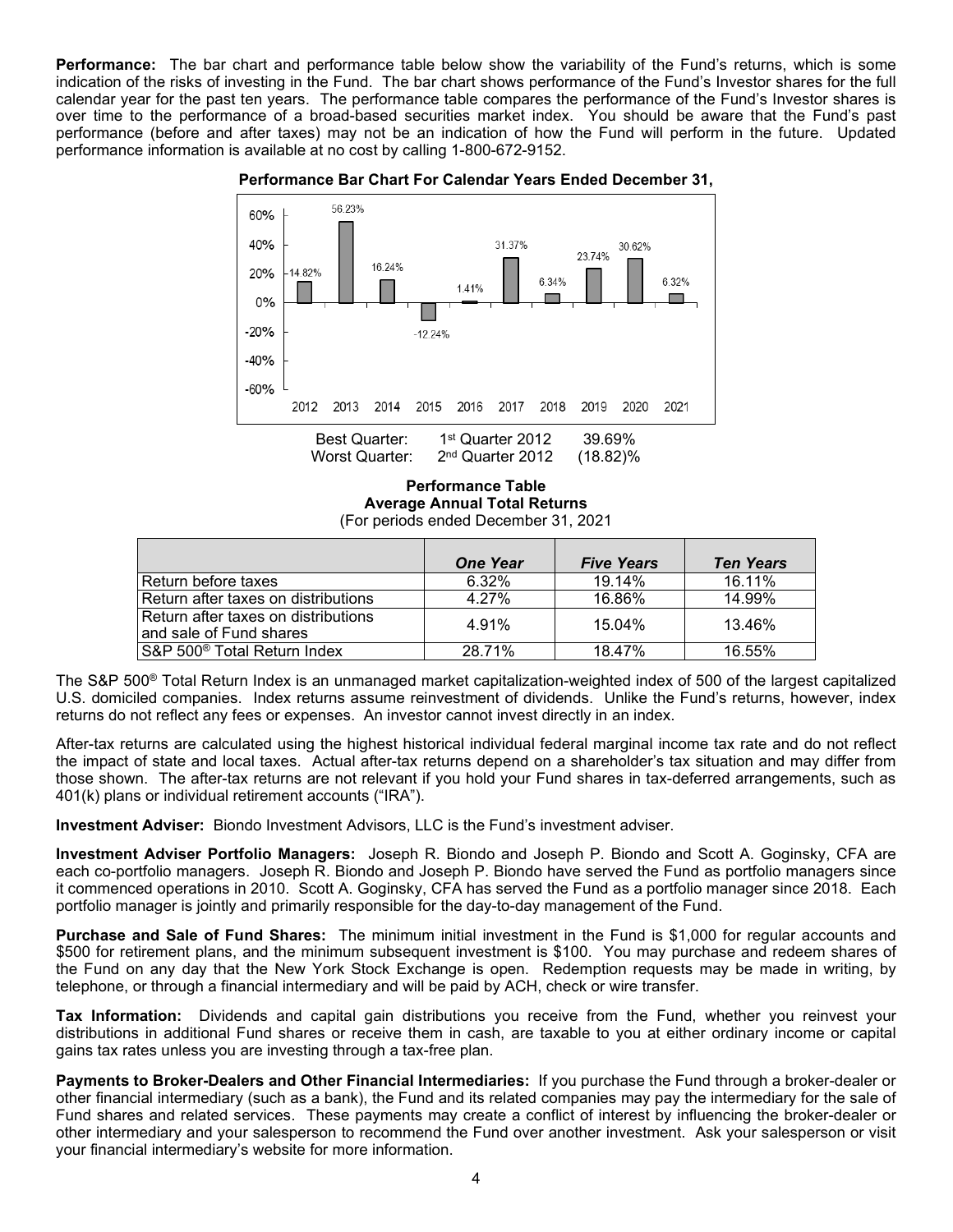### **ADDITIONAL INFORMATION ABOUT PRINCIPAL INVESTMENT STRATEGIES AND RELATED RISKS**

<span id="page-6-0"></span>**Investment Objective:** The Fund's investment objective is long-term capital appreciation. The Fund's investment objective may be changed by the Board of Trustees (the "Board") upon 60 days' written notice to shareholders.

<span id="page-6-1"></span>**Principal Investment Strategies:** The Fund's adviser seeks to achieve the Fund's investment objective by investing primarily in a combination of long and short positions in (1) common stock of U.S. companies; (2) American depositary receipts ("ADRs") representing common stock of foreign companies; (3) fixed income securities of investment grade quality; (4) exchange-traded funds ("ETFs") that invest primarily in (i) common stocks of U.S. companies, (ii) ADRs or (iii) investment grade fixed income securities; and (5) options on common stock, ADRs and ETFs. The Fund defines investment grade fixed income securities as those rated Baa3 or higher by Moody's, or BBB- or higher by S&P, or if not rated, determined by the adviser to be of comparable quality.

The Fund's adviser anticipates focusing, from time to time, more than 25% of the Fund's portfolio in the securities of companies in one or more of the following sectors: (1) technology, (2) financial services and (3) healthcare. The adviser defines technology companies as those principally engaged in research, development or manufacturing of computer related products including hardware, software and computer services; communications related products and services including telephony, satellite or wireless communications; or manufacturing related products that rely upon scientific innovation. The adviser defines financial service companies as those principally engaged in commercial or retail banking, specialty finance, brokerage, investment banking, investment management or insurance. The adviser defines healthcare companies as those principally engaged in the discovery, development, manufacture or delivery of biotechnology, medical devices, pharmaceuticals, or health care supplies.

The adviser selects equity securities based on fundamental, bottom-up research. These equity securities consist of common stocks and securities having the characteristics of common stocks that are issued by companies with consistent records of financial performance and strong management teams. Other factors that influence investment decisions include economic and technical analysis. The Fund will invest in domestic companies, but also may invest in securities of foreign issuers.

The adviser looks for some or all of the following characteristics in a company:

- o Quality management with direct ownership
- o Market leadership
- o Strong investment in research & development
- o High barriers to entry, including patents, distribution systems, etc.
- o New product innovation
- o Recurring revenues from disposable products or demand
- o Consistent record of financial performance
- o Above average expected growth rates in revenues and earnings
- o Superior corporate governance
- o Attractive valuation

The Fund may, from time to time, invest in fixed income securities that it believes have the potential for capital appreciation while providing interest income or if the adviser believes the equity markets are over-valued. Fixed income securities will primarily consist of government and corporate bonds that are above investment grade. The Fund may invest in ETFs when the adviser wishes the Fund to have representation in a certain sector or region but cannot uncover an individual company that meets its investment criteria.

The Fund may also employ leverage including bank borrowing of up to 33% of the Fund's assets (defined as net assets plus borrowing for investment purposes). The Fund may also short sell securities that the adviser believes are overvalued or as a means of hedging all or a portion of the Fund's portfolio. The Fund may also engage in covered call writing against its portfolio of common stocks, ADRs or ETFs. Additionally, the Fund may purchase call options as a temporary substitute for common stocks, ADRs or ETFs. Call options give the holder the right but not the obligation to purchase a common stock or other security at a fixed price during or at the end of a set time period.

The Fund is non-diversified, which means that it can invest a greater percentage of its assets in any one issuer than a diversified fund. The Fund will typically have fewer than 30 investments at any time. In general, the adviser buys securities that it believes are undervalued and sells a security if its price target is achieved, if the fundamentals have deteriorated or if, in the opinion of the adviser, the security is no longer attractive for investment purposes. The adviser sells short securities that it believes are overvalued or to hedge Fund investments and buys back (covers) these securities if their price target is achieved or the adviser believes the security is no longer attractive for short-sale investment purposes. The Fund's adviser may engage in active and frequent trading of the Fund's portfolio securities to achieve the Fund's investment objective.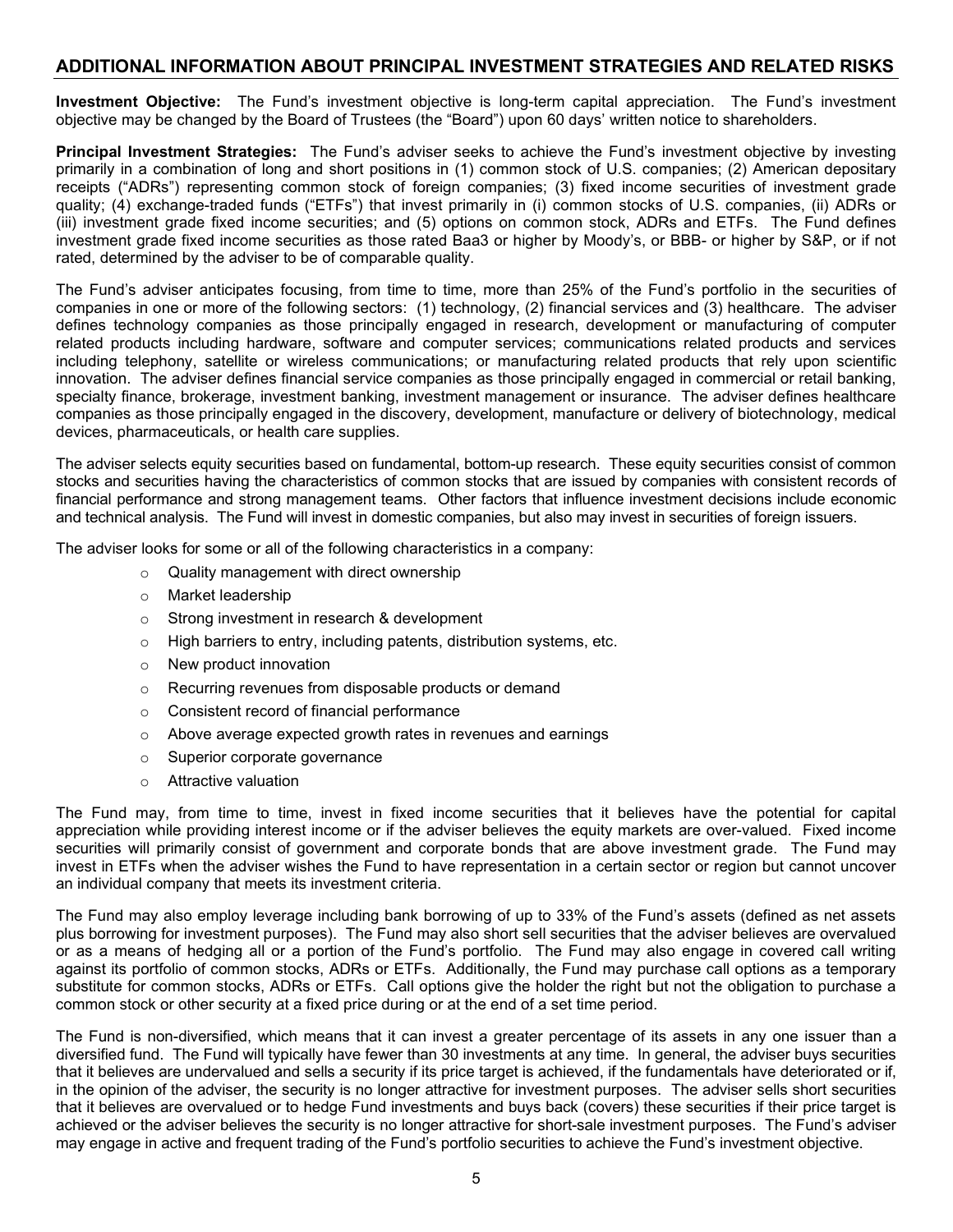Due to the focused nature of the adviser's strategy, the Fund may concentrate its portfolio in a limited number of issuers. In order to comply with certain Internal Revenue Code requirements for investment companies, the Fund sells securities of concentrated issuers at the end of each quarter of the Fund's fiscal year if necessary to comply with these tax requirements and then can repurchase those securities shortly after quarter end.

#### <span id="page-7-0"></span>**Principal Investment Risks:**

- o *Concentration Risk.* The Fund may focus its investments in securities to a particular sector or type of securities. Economic, legislative or regulatory developments may occur that significantly affect the sector. This may cause the Fund's net asset value to fluctuate more than that of a fund that does not focus in a particular sector.
- o *Derivatives Risk.* Derivative securities are subject to changes in the underlying securities or indices on which such transactions are based. There is no guarantee that the use of derivatives for investment or hedging purposes will be effective or that suitable transactions will be available. Even a small investment in derivatives (which include options on stocks, ADRs and ETFs) may give rise to leverage risk, and can have a significant impact on the Fund's exposure to securities markets values and interest rates. Derivatives are also subject to credit risk (the counterparty may default) and liquidity risk (the Fund may not be able to sell the security or otherwise exit the contract in a timely manner). The Fund's adviser may use derivatives to hedge the investment risks of the Fund's portfolio. There can be no assurance that the adviser's hedging strategy will work as intended.
	- *Covered Call Option Risk.* When the Fund sells covered call options, it receives cash but limits its opportunity to profit from an increase in the market value of the security beyond the exercise price (plus the premium received). The seller (writer) of a call option which is covered (e.g., the writer holds the underlying security) assumes the risk of a decline in the market price of the underlying security below the purchase price of the underlying security less the premium received, and gives up the opportunity for gain on the underlying security above the exercise price of the option. In a rapidly rising market, the Fund could significantly underperform the market. The gain on the underlying stock will be equal to the difference between the exercise price and the original purchase price of the underlying security, plus the premium received. The gain may be less than if the Fund had not sold an option on the underlying security. If a call expires unexercised, the Fund realizes a gain in the amount of the premium received, although there may have been a decline (unrealized loss) in the market value of the underlying securities during the option period which may exceed such gain. If the underlying securities should decline by more than the option premium the Fund received, there will be a loss on the overall position.
- o *ETF Risk.* The Fund may invest in ETFs. As a result, your cost of investing in the Fund will be higher than the cost of investing directly in ETF shares and may be higher than other mutual funds that invest directly in stocks and bonds. You will indirectly bear fees and expenses charged by the ETFs in addition to the Fund's direct fees and expenses. Additional risks of investing in ETFs are described below:
	- *Underlying ETF Strategies Risk.* Each ETF is subject to specific risks, depending on the nature of the ETF. These risks could include equity risk, liquidity risk, sector risk, foreign and emerging market risk, as well as risks associated with fixed income securities.
	- *Tracking Risk.* Investment in the Fund should be made with the understanding that the ETFs in which the Fund invests will not be able to replicate exactly the performance of the indices they track because the total return generated by the securities will be reduced by transaction costs incurred in adjusting the actual balance of the securities. In addition, the ETFs in which the Fund invests will incur expenses not incurred by their applicable indices. Certain securities comprising the indices tracked by the ETFs may, from time to time, temporarily be unavailable, which may further impede the ETFs ability to track their applicable indices.
- o *Fixed Income Risk.* When the Fund invests in fixed income securities or Underlying Funds that invest primarily in fixed income securities, the value of your investment in the Fund will fluctuate with changes in interest rates. In general, the market price of debt securities with longer maturities will increase or decrease more in response to changes in interest rates than shorter-term securities. Other risk factors impacting fixed income securities include credit risk, maturity risk, market risk, extension risk, illiquid securities risk, foreign securities risk, prepayment risk and investment-grade securities risk. These risks could affect the value of a particular investment by the Fund, possibly causing the Fund's share price and total return to be reduced and fluctuate more than other types of investments.
- o *Foreign Investment Risk.* The Fund could be subject to greater risks because the Fund's performance may depend on factors other than the performance of securities of U.S. issuers. Changes in foreign economies and political climates are more likely to affect the Fund than a mutual fund that invests exclusively in U.S. dollars and U.S. Issuers. The value of foreign currency denominated securities or foreign currency contracts is also affected by the value of the local currency relative to the U.S. dollar. There may also be less government supervision of foreign markets, resulting in non-uniform accounting practices and less publicly available information about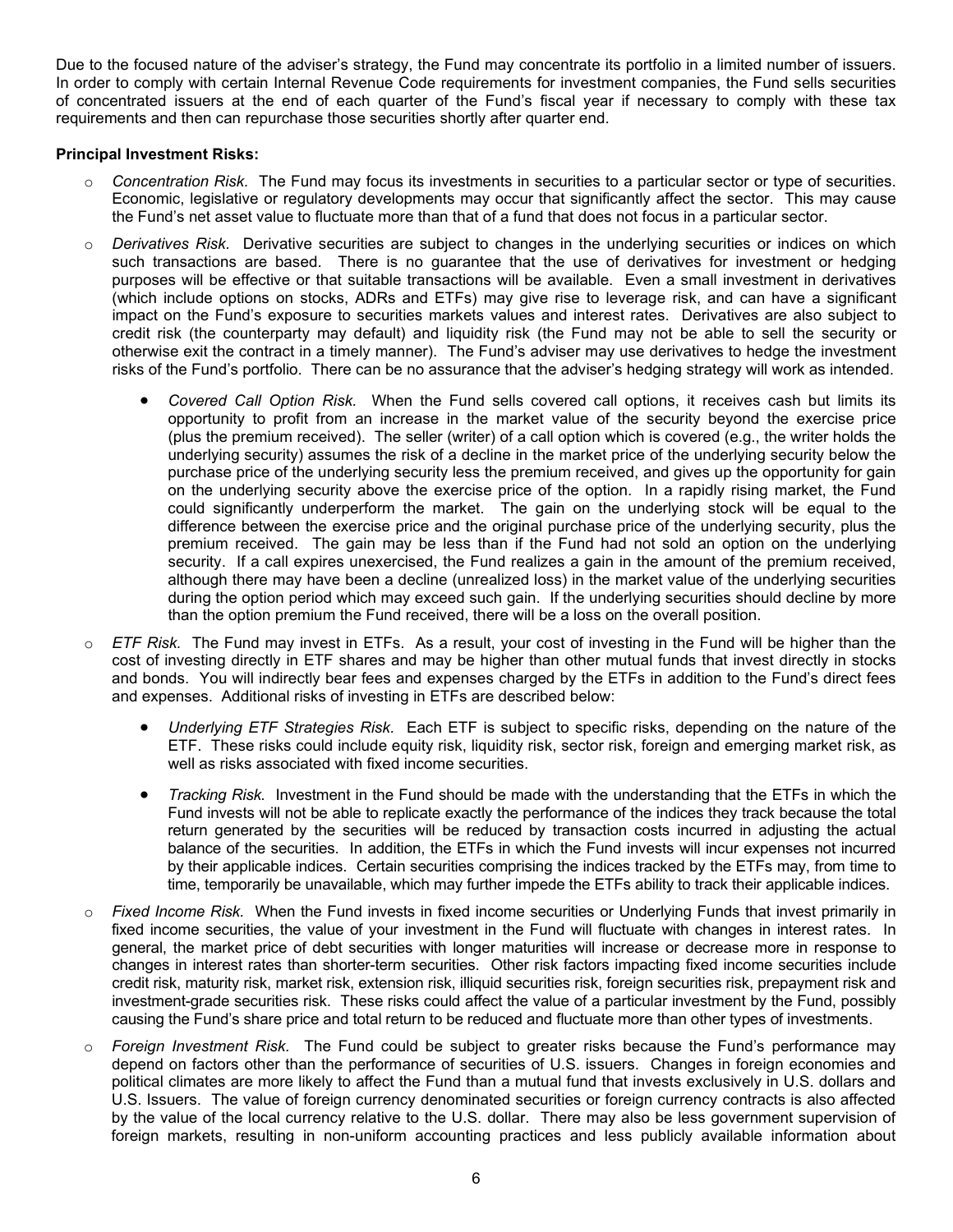issuers of foreign currency denominated securities. The value of foreign investments, including foreign currency denominated investments, may be affected by changes in exchange control regulations, application of foreign tax laws (including withholding tax), changes in governmental administration or economic or monetary policy (in this country or abroad) or changed circumstances in dealings between nations. In addition, foreign brokerage commissions, custody fees and other costs of investing in foreign securities are generally higher than in the United States. Investments in foreign issues, whether denominated in U.S. dollars or foreign currencies, could be affected by other factors not present in the United States, including expropriation, armed conflict, confiscatory taxation, and potential difficulties in enforcing contractual obligations.

- o *Issuer-Specific Risk.* The value of a specific security can be more volatile than the market as a whole and can perform differently from the value of the market as a whole. The value of securities of smaller sized issuers can be more volatile than that of larger issuers. The value of certain types of securities can be more volatile due to increased sensitivity to adverse issuer, political, regulatory, market, or economic developments.
- Large Capitalization Stock Risk. Large-capitalization companies may be less able than smaller capitalization companies to adapt to changing market conditions. Large-capitalization companies may be more mature and subject to more limited growth potential compared with smaller capitalization companies. During different market cycles, the performance of large capitalization companies has trailed the overall performance of the broader securities markets.
- Leveraging Risk. The use of leverage, such as borrowing money to purchase securities, investing in call options and short selling will magnify the Fund's gains or losses. The use of leverage may also cause the Fund to have higher expenses (especially interest and dividend expenses) than those of equity mutual funds that do not use such techniques. Using derivatives to increase the Fund's combined long and short exposure creates leverage, which can amplify the effects of market volatility on the Fund's share price and make the Fund's returns more volatile. Selling securities short will also create leverage. The use of leverage may cause the Fund to liquidate portfolio positions when it would not be advantageous to do so in order to satisfy its obligations.
- o *Management Risk.* The adviser's judgments about the attractiveness, value and potential appreciation of a particular security derivative or asset in which the Fund invests or sells short may prove to be incorrect and may not produce the desired results. As a result of the adviser's trading strategy, the Fund often engages in portfolio transactions at the end of each fiscal quarter in order to comply with the requirements of the Internal Revenue Code for investment companies. These portfolio transactions result in additional brokerage expenses and the potential for the Fund to incur short-term capital gains.
- o *Market and Geopolitical Risk.* The increasing interconnectivity between global economies and financial markets increases the likelihood that events or conditions in one region or financial market may adversely impact issuers in a different country, region or financial market. Securities in the Fund's portfolio may underperform due to inflation (or expectations for inflation), interest rates, global demand for particular products or resources, natural disasters, pandemics, epidemics, terrorism, regulatory events and governmental or quasi-governmental actions. The occurrence of global events similar to those in recent years, such as terrorist attacks around the world, natural disasters, social and political discord or debt crises and downgrades, among others, may result in market volatility and may have long term effects on both the U.S. and global financial markets. It is difficult to predict when similar events affecting the U.S. or global financial markets may occur, the effects that such events may have and the duration of those effects. Any such event(s) could have a significant adverse impact on the value and risk profile of the Fund's portfolio. The current novel coronavirus (COVID-19) global pandemic and the aggressive responses taken by many governments, including closing borders, restricting international and domestic travel, and the imposition of prolonged quarantines or similar restrictions, as well as the forced or voluntary closure of, or operational changes to, many retail and other businesses, has had negative impacts, and in many cases severe negative impacts, on markets worldwide. It is not known how long such impacts, or any future impacts of other significant events described above, will or would last, but there could be a prolonged period of global economic slowdown, which may impact your Fund investment. Therefore, the Fund could lose money over short periods due to short-term market movements and over longer periods during more prolonged market downturns. During a general market downturn, multiple asset classes may be negatively affected. Changes in market conditions and interest rates can have the same impact on all types of securities and instruments. In times of severe market disruptions, you could experience significant loss in such times.
- o *Non-Diversification Risk.* The Fund is a non-diversified investment company, which means that more of the Fund's assets may be invested in the securities of a single issuer than could be invested in the securities of a single issuer by a diversified investment company. This may make the value of the Fund's shares more susceptible to certain risks than shares of a diversified investment company. As a non-diversified fund, the Fund has a greater potential to realize losses upon the occurrence of adverse events affecting a particular issuer.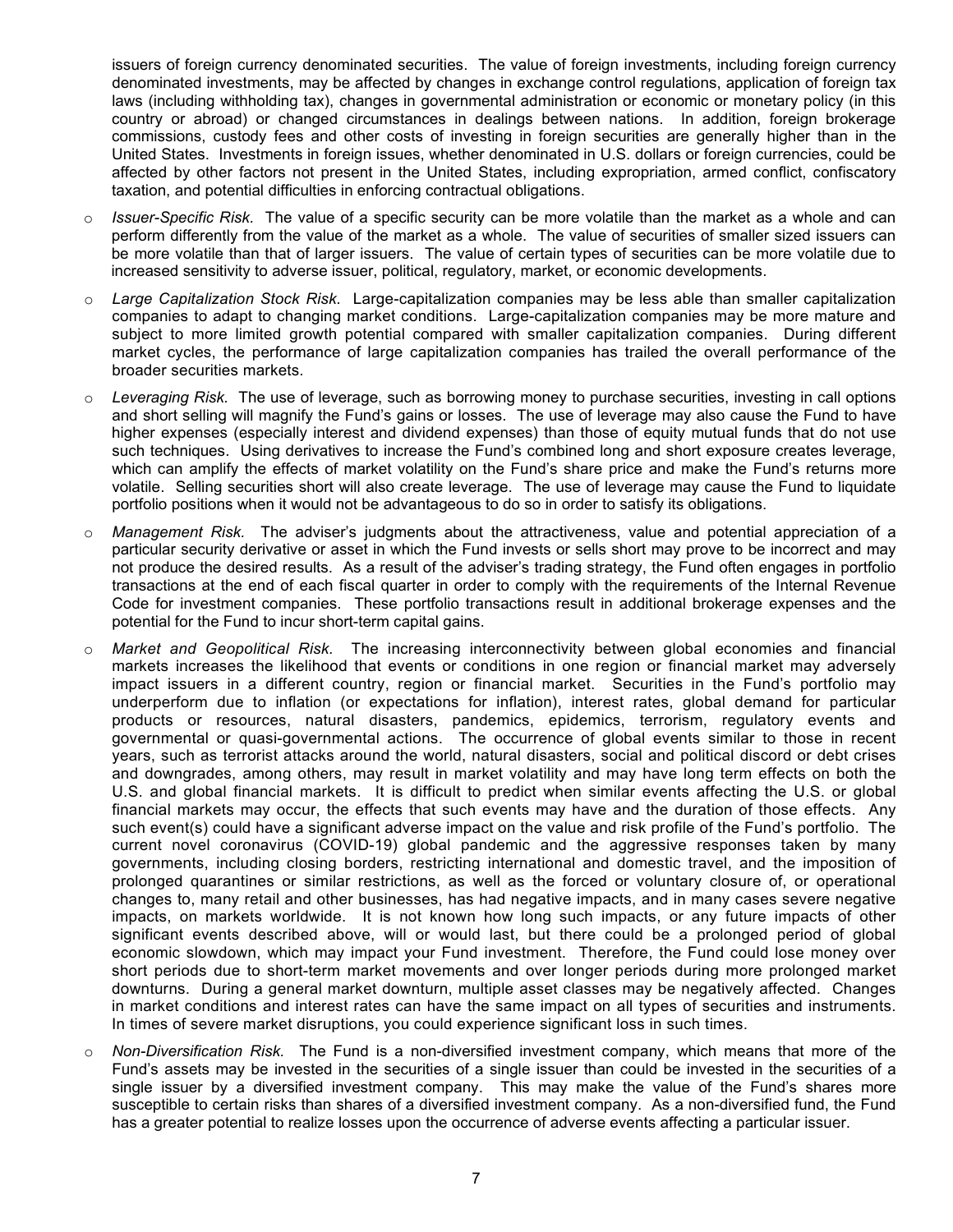- Sector *Risk*. The value of securities from a specific sector can be more volatile than the market as a whole and may be subject to economic or regulatory risks different than the economy as a whole. Technology companies may be subject to rapid product obsolescence (especially when they have limited product lines), patent expiration or diminished patent protection and loss of key technology or scientific development personnel. Financial services companies may be subject to unfavorable changes in government regulation, rising funding costs, increased borrower default rates and loss of access to capital markets. Healthcare companies may be subject to expiration of patent rights, unfavorable changes in government regulation, failure of products that are in development phases and increased costs of product development or licensing.
- o *Short Sale Risk.* The Fund engages in short selling activities, which are significantly different from the investment activities commonly associated with conservative stock funds. Positions in shorted securities are often speculative and riskier than "long" positions (purchases). You should be aware that any strategy that includes selling securities short could suffer significant losses. Unlike long positions, losses on short positions are potentially unlimited. Short selling will also result in higher transaction costs (such as interest and dividends), which reduce the Fund's return, and may result in higher taxes.
- o *Small and Medium Capitalization Stock Risk.* Stocks of small and medium capitalization companies may be subject to more abrupt or erratic market movements than those of larger, more established companies or the market averages in general. These companies may have narrower markets, limited product lines, fewer financial resources, and they may be dependent on a limited management group. Investing in lesser-known, small and medium capitalization companies involves greater risk of volatility of the Fund's net asset value than is customarily associated with larger, more established companies. Often smaller and medium capitalization companies and the industries in which they are focused are still evolving and, while this may offer better growth potential than larger, more established companies, it also may make them more sensitive to changing market conditions. Small cap companies may have returns that can vary, occasionally significantly, from the market in general.
- o *Stock Market Risk.* Stock markets can be volatile. In other words, the prices of stocks can fall rapidly in response to developments affecting a specific company or sector, or to changing economic, political or market conditions. The Fund's investments may decline in value if the stock markets perform poorly. There is also a risk that the Fund's investments will under-perform either the securities markets generally or particular segments of the securities markets.

<span id="page-9-0"></span>**Temporary Investments:** To respond to adverse market, economic, political or other conditions, the Fund may invest 100% of its total assets, without limitation, in high-quality short-term debt securities and money market instruments. These short-term debt securities and money market instruments include shares of money market mutual funds, commercial paper, certificates of deposit, bankers' acceptances, U.S. Government securities and repurchase agreements. While the Fund is in a defensive position, the opportunity to achieve its investment objective will be limited. Furthermore, to the extent that the Fund invests in money market mutual funds for cash positions, there will be some duplication of expenses because the Fund pays its pro-rata portion of such money market funds' advisory fees and operational fees. The Fund may also invest a substantial portion of its assets in such instruments at any time to maintain liquidity or pending selection of investments in accordance with its policies.

<span id="page-9-1"></span>**Portfolio Holdings Disclosure:** A description of the Fund's policies regarding the release of portfolio holdings information is available in the Fund's Statement of Additional Information. The Fund will post a complete list of its holdings on the adviser's website at [www.thebiondogroup.com](http://www.thebiondogroup.com/) thirty (30) days after each month end. Shareholders may request portfolio holdings schedules at no charge by calling 1-800-672-9152.

<span id="page-9-2"></span>**Cybersecurity:** The computer systems, networks and devices used by the Fund and its service providers to carry out routine business operations employ a variety of protections designed to prevent damage or interruption from computer viruses, network failures, computer and telecommunication failures, infiltration by unauthorized persons and security breaches. Despite the various protections utilized by the Fund and its service providers, systems, networks, or devices potentially can be breached. The Fund and its shareholders could be negatively impacted as a result of a cybersecurity breach.

Cybersecurity breaches can include unauthorized access to systems, networks, or devices; infection from computer viruses or other malicious software code; and attacks that shut down, disable, slow, or otherwise disrupt operations, business processes, or website access or functionality. Cybersecurity breaches may cause disruptions and impact the Fund's business operations, potentially resulting in financial losses; interference with the Fund's ability to calculate its NAV; impediments to trading; the inability of the Fund, the adviser, and other service providers to transact business; violations of applicable privacy and other laws; regulatory fines, penalties, reputational damage, reimbursement or other compensation costs, or additional compliance costs; as well as the inadvertent release of confidential information.

<span id="page-9-3"></span>Similar adverse consequences could result from cybersecurity breaches affecting issuers of securities in which the Fund invests; counterparties with which the Fund engages in transactions; governmental and other regulatory authorities; exchange and other financial market operators, banks, brokers, dealers, insurance companies, and other financial institutions (including financial intermediaries and service providers for the Fund's shareholders); and other parties. In addition, substantial costs may be incurred by these entities in order to prevent any cybersecurity breaches in the future.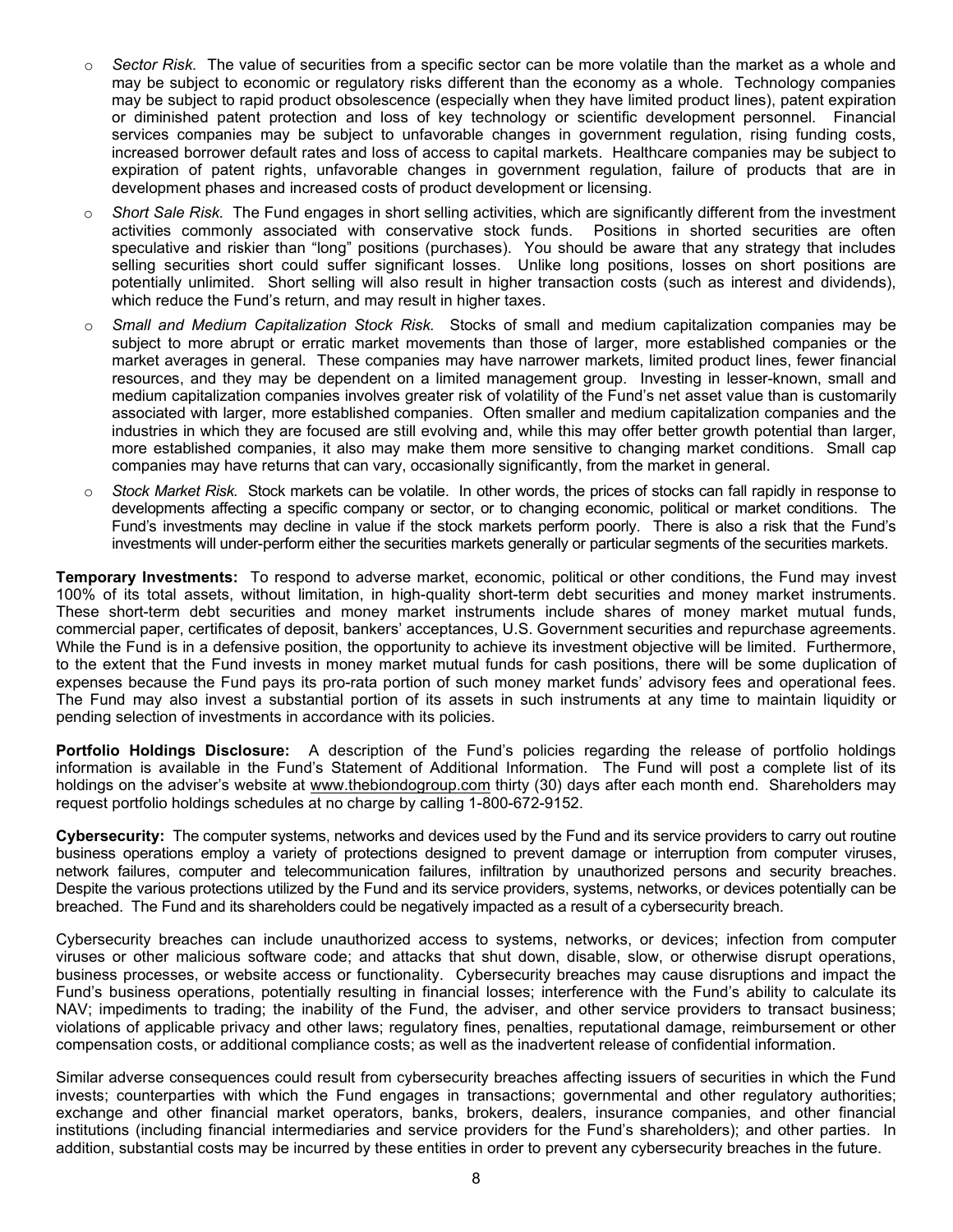### **MANAGEMENT**

<span id="page-10-0"></span>**Investment Adviser:** Biondo Investment Advisors, LLC, located at 540 Routes 6 & 209, P.O. Box 909, Milford, Pennsylvania 18337, serves as investment adviser to the Fund and is registered as an investment adviser with the Securities and Exchange Commission. Subject to the authority of the Board of Trustees, the adviser is responsible for management of the Fund's investment portfolio. The adviser is responsible for selecting the Fund's investments according to the Fund's investment objective, policies and restrictions. The adviser was established in April 2004.

Biondo Investment Advisors, LLC is an independent, client-focused registered investment adviser that helps foundations, pensions and profit-sharing plans, trusts, estates, charitable organizations, corporations or other business entities, educational institutions, endowments, investment companies, institutions and high net-worth individuals and their families create and preserve wealth. Biondo Investment Advisors, LLC is affiliated with Biondo Wealth Services, LLC, providing life insurance and annuities. Both firms are owned by The Biondo Group, LLC. Biondo Investment Advisors, LLC manages assets of approximately \$805 million as of December 31, 2021. Mr. Joseph R. Biondo is the Founder and Senior Portfolio Manager and Mr. Joseph P Biondo, Chief Executive Officer and Chief Investment Officer of the adviser and Scott A. Goginsky, CFA are Co-Portfolio Managers of the Fund. Currently, all Portfolio Managers jointly share primary responsibility for the day-to-day management of the Fund.

Pursuant to an advisory agreement between the Fund and Biondo Investment Advisors, LLC, the adviser is entitled to receive, on a monthly basis, an annual advisory fee equal to 1.00% of the Fund's average daily net assets. The adviser has contractually agreed to waive its management fees and/or to make payments to limit Fund expenses, until April 30, 2023 so that the total annual operating expenses (excluding any front-end or contingent deferred loads, brokerage fees and commissions, acquired fund fees and expenses, fees and expenses associated with instruments in other collective investment vehicles or derivative instruments (including for example options and swap fees and expenses), borrowing costs (such as interest and dividend expense on securities sold short), taxes, and extraordinary expenses, such as litigation expenses (which may include indemnification of Fund officers and Trustees and contractual indemnification of Fund service providers (other than the adviser)) of the Fund do not exceed 1.50% of average Fund assets. Waivers and expense reimbursements may be recouped by the adviser from the Fund, to the extent that overall expenses fall below specified limits, within three years after such amounts were waived or reimbursed. During the fiscal year ended December 31, 2021, the adviser earned management fees equal to 0.91% of the average net assets of the Fund. A discussion regarding the basis for the Board's renewal of the advisory agreement is available in the Fund's annual shareholder report dated December 31, 2021.

#### <span id="page-10-1"></span>**Portfolio Managers**

#### **Joseph R. Biondo**

Joseph (Joe) R. Biondo Founder and Senior Portfolio Manager of Biondo Investment Advisors, LLC, began his career in financial services with Loeb Rhoades, Inc., a predecessor firm of Smith Barney. He began managing portfolios in 1991 at Smith Barney before forming Biondo Investment Advisors, LLC in 2004. He is a graduate of the New York Institute of Finance. Joe serves as an Honorary Trustee for Avon Old Farms School and is member of The Ingeborg A. Biondo Memorial Foundation.

#### **Joseph P. Biondo**

Joseph P. Biondo, Chief Executive Officer, Chief Investment Officer and Portfolio Manager, began his career with Prudential Securities in 1997. In 1999, he joined the Biondo team managing assets at Smith Barney. In 2004, he became a partner in Biondo Investment Advisors, LLC. He leads the firm's Investment Committee and oversees the Equity Research team. Joseph graduated from The Wharton School at the University of Pennsylvania earning a degree in Economics with concentrations in Entrepreneurial Management, Finance and Marketing. He served as the National Family Teams Co-Chair for the 2013 March for Babies sponsored by the March of Dimes. Joseph is also a Director of the Ingeborg A. Biondo Memorial Foundation, a member of the Board for Center for Developmental Disabilities, and a member of the Pope John High School Endowment Committee.

#### **Scott A. Goginsky**

Scott A. Goginsky, CFA, Research Analyst and Portfolio Manager, joined the adviser in 2010 where he is responsible for Equity Research and is a member of the Portfolio Management Team. In 2020, he became a partner in Biondo Investment Advisors, LLC. Mr. Goginsky began his career at Metropolitan Life in 1996. In 1997, he became a securities analyst at ING Investment Management. In 2000, he joined Wachovia Securities as a sell-side research analyst, covering the consumer sector. Prior to joining Biondo Investment Advisors LLC. Mr. Goginsky was a Senior Equity Analyst and Portfolio Manager for Schwartz Investment Counsel, Inc. from 2002 to 2008. He served as Director of Research, Investment Strategist and Senior Partner at R Capital Advisors, LLC from 2009 to 2010. Mr. Goginsky graduated from the University of Kansas earning a Bachelors' degree in Economics and Business Administration. He has an MBA from Oakland University and is a Chartered Financial Analyst. He is a member of the CFA Institute.

<span id="page-10-2"></span>The Fund's Statement of Additional Information provides additional information about each portfolio manager's compensation structure, other accounts managed by the portfolio managers, and the portfolio managers' ownership of Fund shares.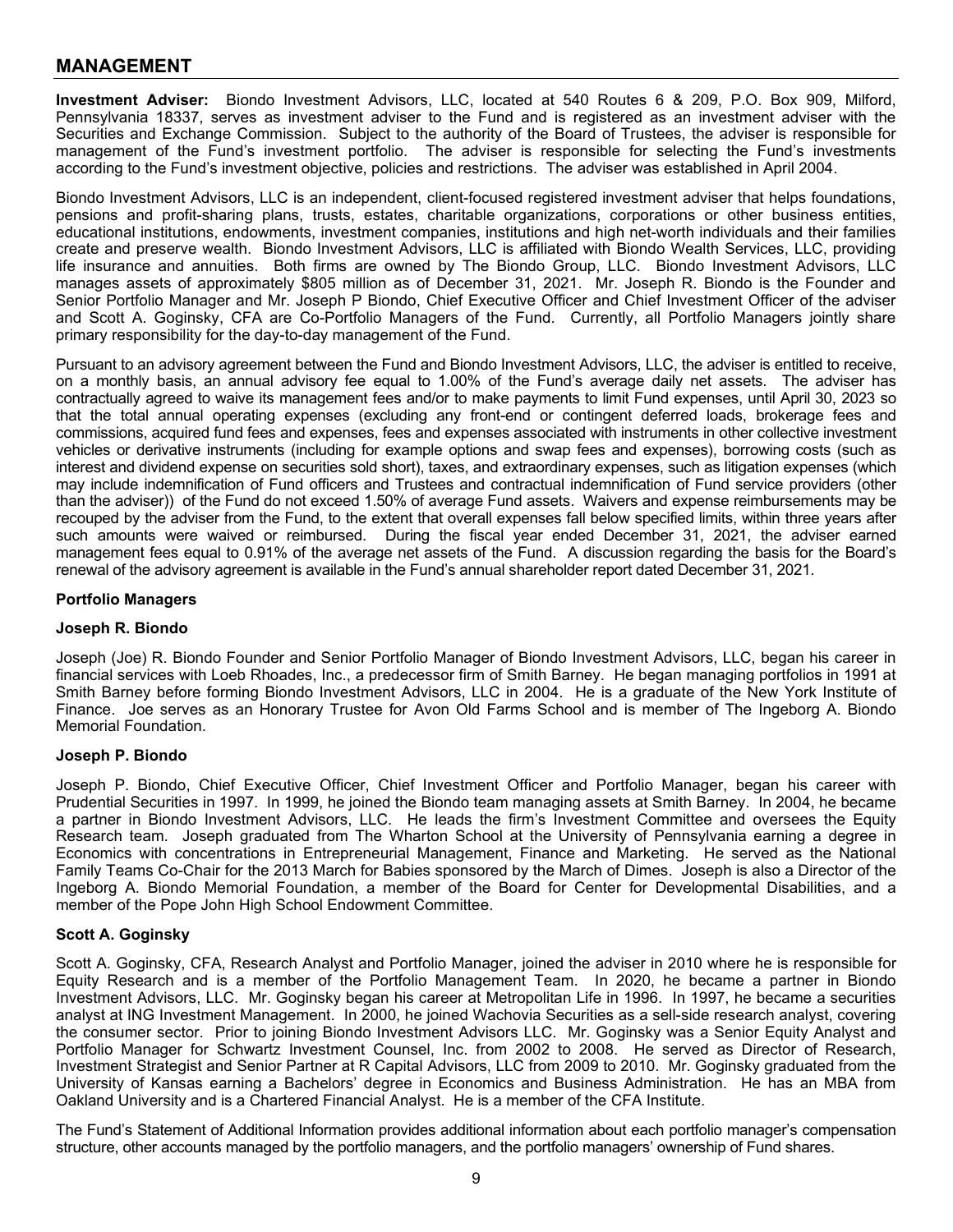## **HOW SHARES ARE PRICED**

The net asset value ("NAV") and offering price (NAV plus any applicable sales charges) of Fund shares is determined as of the close of the New York Stock Exchange ("NYSE") (normally 4:00 p.m. Eastern Time) on each day the NYSE is open for business. NAV is computed by determining the aggregate market value of all assets of the Fund less its liabilities divided by the total number of the Fund's shares outstanding ((assets-liabilities)/number of shares=NAV). The NYSE is closed on weekends and New Year's Day, Martin Luther King, Jr. Day, Presidents' Day, Good Friday, Memorial Day, Juneteenth, Independence Day, Labor Day, Thanksgiving Day and Christmas Day. The NAV takes into account the expenses and fees of the Fund, including investment advisory, administration, and distribution fees, which are accrued daily. The determination of NAV of the Fund for a particular day is applicable to all applications for the purchase of shares, as well as all requests for the redemption of shares, received by the Fund (or an authorized broker or agent, or its authorized designee) before the close of trading on the NYSE on that day.

Generally, securities are valued each day at the last quoted sales price on each security's principal exchange. Securities traded or dealt in upon one or more securities exchanges (whether domestic or foreign) for which market quotations are readily available and not subject to restrictions against resale shall be valued at the last quoted sales price on the primary exchange or, in the absence of a sale on the primary exchange, at the mean between the current bid and ask prices on such exchange. Securities primarily traded in the National Association of Securities Dealers' Automated Quotation System ("NASDAQ") National Market System for which market quotations are readily available shall be valued using the NASDAQ Official Closing Price. Securities that are not traded or dealt in any securities exchange (whether domestic or foreign) and for which over-the-counter market quotations are readily available generally shall be valued at the last sale price or, in the absence of a sale, at the mean between the current bid and ask price on such over-the- counter market. Debt securities not traded on an exchange may be valued at prices supplied by a pricing agent(s) based on broker or dealer supplied valuations or matrix pricing, a method of valuing securities by reference to the value of other securities with similar characteristics, such as rating, interest rate and maturity. It is possible that the valuation determined by matrix pricing for a debt security may differ materially from the value that would be realized if the security were sold. During times of market volatility, it may be necessary for the Fund to utilize its fair value procedures to value (as described below) certain debt securities.

If market quotations are not readily available, securities will be valued at their fair market value as determined in good faith in accordance with procedures approved by the Board, and evaluated by the Board quarterly as to the reliability of the fair value method used. Fair value pricing involves subjective judgments and it is possible that the fair value determined for a security may be materially different than the value that could be realized upon the sale of that security. The fair value prices can differ from market prices when they become available or when a price becomes available. The Board has delegated execution of these procedures to a fair value committee composed of one or more representatives from each of the (i) Trust, (ii) administrator, and (iii) adviser. The committee may also enlist third party consultants such as an audit firm or financial officer of a security issuer on an as-needed basis to assist in determining a security-specific fair value. The Board reviews and ratifies the execution of this process and the resultant fair value prices at least quarterly to assure the process produces reliable results.

The Fund may use independent pricing services to assist in calculating the value of the Fund's securities. Although not part of the adviser's principal investment strategy, the Fund may invest in foreign securities that are primarily listed on foreign exchanges that may trade on weekends or other days when the Fund does not price its shares, the value of the Fund's portfolio may change on days when you may not be able to buy or sell Fund shares. In computing the NAV of the Fund, the adviser values foreign securities held by the Fund at the latest closing price on the exchange in which they are traded immediately prior to closing of the NYSE. Prices of foreign securities quoted in foreign currencies are translated into U.S. dollars at current rates. If events materially affecting the value of a security in the Fund's portfolio occur before the Fund prices its shares, the security will be valued at fair value. For example, if trading in a portfolio security is halted and does not resume before the Fund calculates its NAV, the adviser may need to price the security using the Fund's fair value pricing guidelines. Without a fair value price, short-term traders could take advantage of the arbitrage opportunity and dilute the NAV of long-term investors. Fair valuation of the Fund's portfolio securities can serve to reduce arbitrage opportunities available to short-term traders, but there is no assurance that fair value pricing policies will prevent dilution of the Fund's NAV by short-term traders.

<span id="page-11-0"></span>With respect to any portion of the Fund's assets that are invested in one or more open-end management investment companies that are registered under the 1940 Act, the Fund's net asset value is calculated based upon the net asset values of the registered open-end management investment companies in which the Fund invests, and the prospectuses for these companies explain the circumstances under which those companies will use fair value pricing and the effects of using fair value pricing.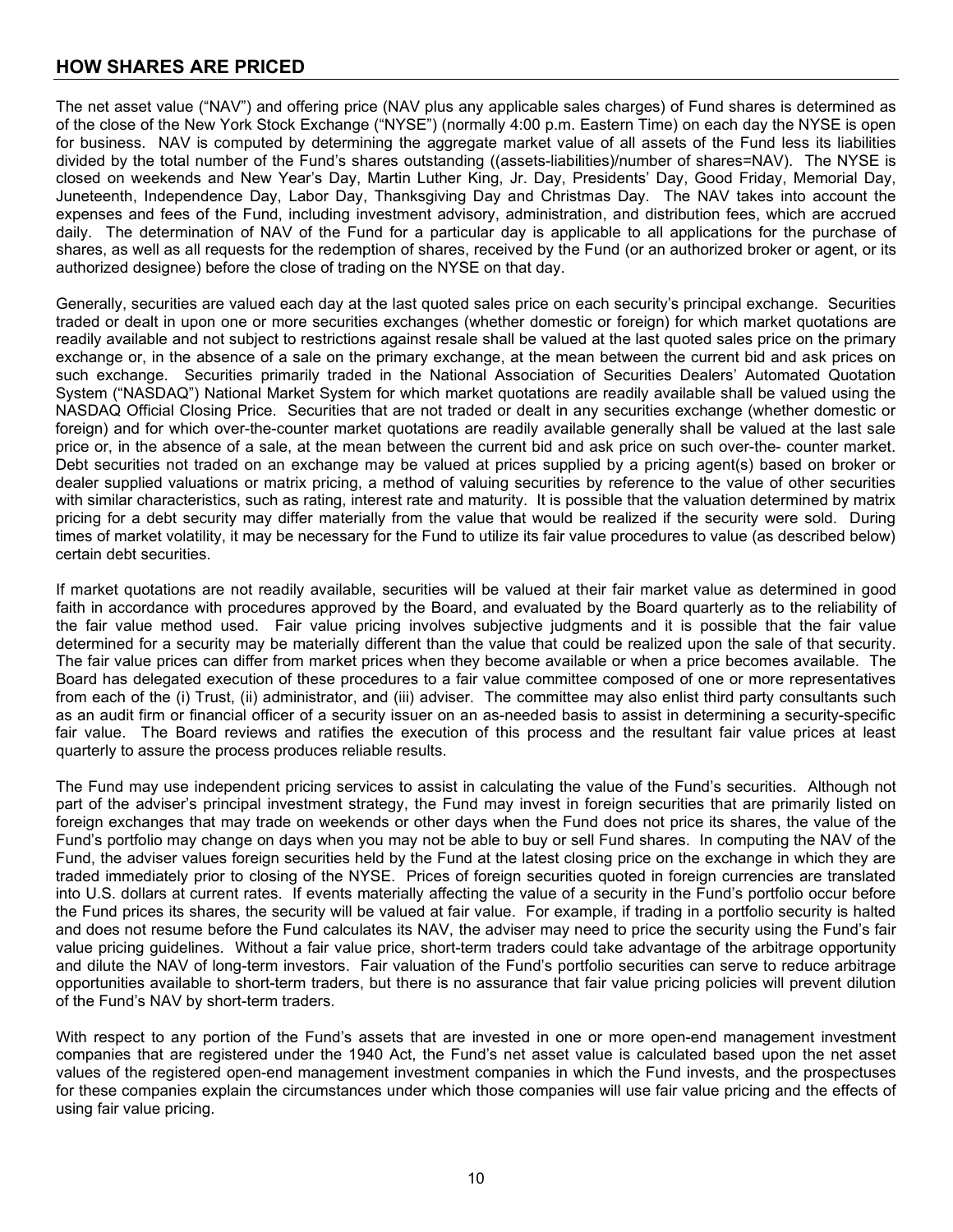## **HOW TO PURCHASE SHARES**

**Purchasing Shares:** The Fund may not be available for purchase in all states. You may purchase shares of the Fund by sending a completed application form (the "Application") to the following address:

| via Regular Mail                | or Overnight Mail                  |
|---------------------------------|------------------------------------|
| The Biondo Focus Fund           | The Biondo Focus Fund              |
| c/o Ultimus Fund Solutions, LLC | c/o Ultimus Fund Solutions, LLC    |
| P.O. Box 541150                 | 4221 North 203rd Street, Suite 100 |
| Omaha, Nebraska 68154           | Elkhorn, Nebraska 68022-3474       |

The USA PATRIOT Act requires financial institutions, including the Fund, to adopt certain policies and programs to prevent money-laundering activities, including procedures to verify the identity of customers opening new accounts. As requested on the Application, you should supply your full name, date of birth, social security number and permanent street address. Mailing addresses containing a P.O. Box will not be accepted. This information will assist the Fund in verifying your identity. Until such verification is made, the Fund may temporarily limit additional share purchases. In addition, the Fund may limit additional share purchases or close an account if it is unable to verify a shareholder's identity. As required by law, the Fund may employ various procedures, such as comparing the information to fraud databases or requesting additional information or documentation from you, to ensure that the information supplied by you is correct.

*Purchase through Brokers:* You may invest in the Fund through brokers or agents who have entered into selling agreements with the Fund's distributor. The brokers and agents are authorized to receive purchase and redemption orders on behalf of the Fund. Such brokers are authorized to designate other intermediaries to receive purchase and redemption orders on the fund's behalf. The Fund will be deemed to have received a purchase or redemption order when an authorized broker or its designee receives the order. The broker or agent may set their own initial and subsequent investment minimums. You may be charged a fee if you use a broker or agent to buy or redeem shares of the Fund. Finally, various servicing agents use procedures and impose restrictions that may be in addition to, or different from those applicable to investors purchasing shares directly from the Fund. You should carefully read the program materials provided to you by your servicing agent.

*Purchase by Wire:* If you wish to wire money to make an investment in the Fund, please call the Fund at 1-800-672-9152 for wiring instructions and to notify the Fund that a wire transfer is coming. Any commercial bank can transfer same-day funds via wire. The Fund will normally accept wired funds for investment on the day received if they are received by the Fund's designated bank before the close of regular trading on the NYSE. Your bank may charge you a fee for wiring same-day funds.

*Automatic Investment Plan:* You may participate in the Fund's Automatic Investment Plan, an investment plan that automatically moves money from your bank account and invests it in the Fund through the use of electronic funds transfers or automatic bank drafts. You may elect to make subsequent investments by transfers of a minimum of \$100 on specified days of each month into your established Fund account. Please contact the Fund at 1-800-672-9152 for more information about the Fund's Automatic Investment Plan.

**Automated Clearing House (ACH) Purchase:** Current shareholders may purchase additional shares via Automated Clearing House ("ACH"). To have this option added to your account, please send a letter to the Fund requesting this option and supply a voided check for the bank account. Only bank accounts held at domestic institutions that are ACH members may be used for these transactions.

You may not use ACH transactions for your initial purchase of Fund shares. ACH purchases will be effective at the closing price per share on the business day after the order is placed. The Fund may alter, modify or terminate this purchase option at any time.

Shares purchased by ACH will not be available for redemption until the transactions have cleared. Shares purchased via ACH transfer may take up to 15 days to clear.

**Minimum and Additional Investment Amounts:** You can open an account with a minimum initial investment of \$1,000 for regular accounts and \$500 for retirement plans and make additional investments to the account at any time with as little as \$100. There is no minimum investment requirement when you are buying shares by reinvesting dividends and distributions from the Fund.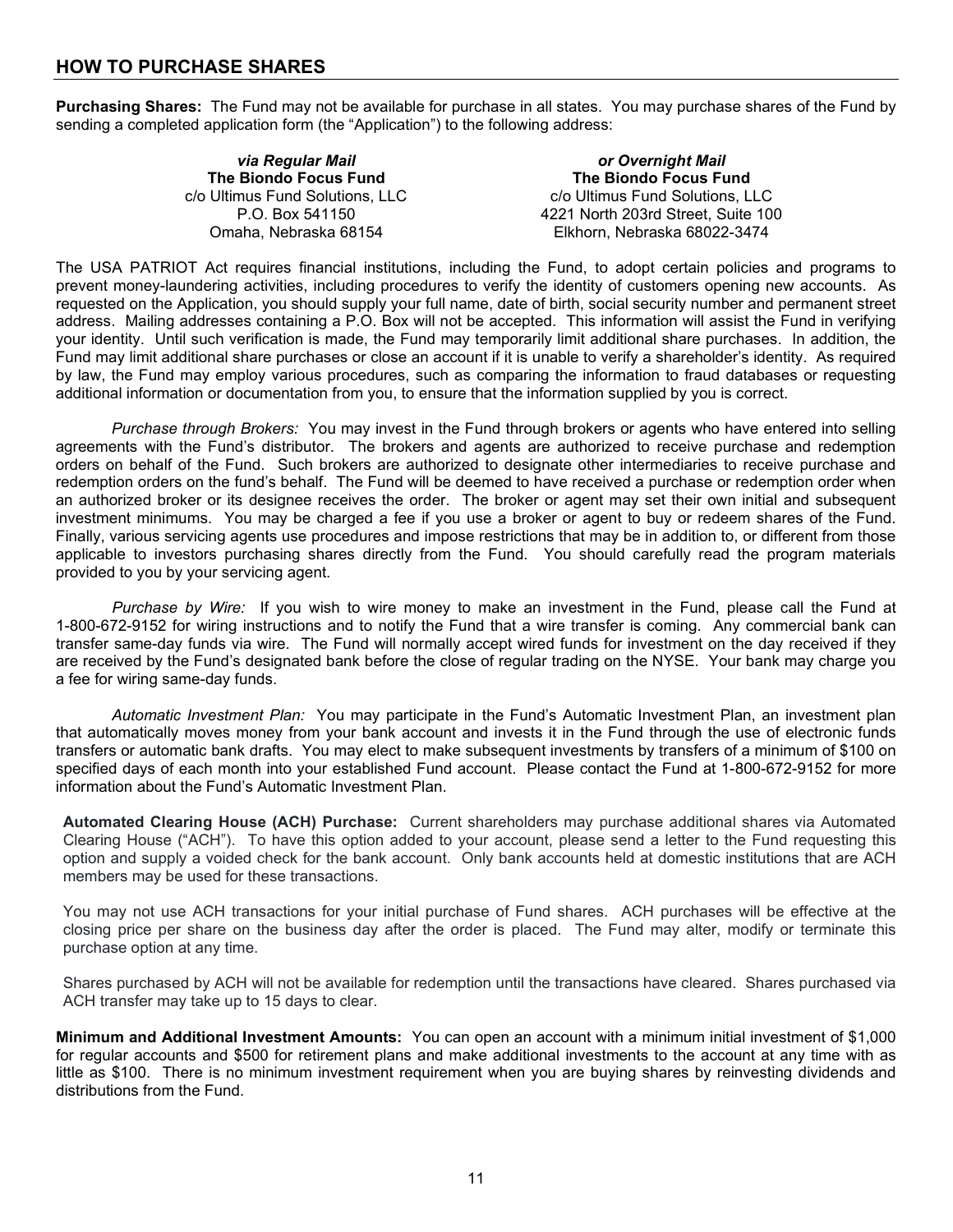The Fund, however, reserves the right, in its sole discretion, to reject any Application. Applications will not be accepted unless they are accompanied by a check drawn on a U.S. bank, thrift institutions, or credit union in U.S. funds for the full amount of the shares to be purchased. After you open an account, you may purchase additional shares by sending a check together with written instructions stating the name(s) on the account and the account number, to the above address. Make all checks payable to the Fund. The Fund will not accept payment in cash, cashier's checks or money orders. Also, to prevent check fraud, the Fund will not accept third party checks, U.S. Treasury checks, credit card checks or starter checks for the purchase of shares. Redemptions of shares of the Fund purchased by check may be subject to a hold period until the check has been cleared by the issuing bank. To avoid such holding periods, Shares may be purchased through a broker or by wire, as described in this section.

*Note:* Ultimus Fund Solutions, LLC, the Fund's transfer agent, will charge a \$25 fee against a shareholder's account, in addition to any loss sustained by the Fund, for any check returned to the transfer agent for insufficient funds. If your check or electronic payment does not clear, you will be you will be responsible for any loss incurred by the funds and charged a \$25 fee to defray bank charges.

**When Order is Processed:** All shares will be purchased at the NAV per share (plus applicable sales charges, if any) next determined after the Fund receives your Application or request in good order. All requests received in good order by the Fund before 4:00 p.m. (Eastern Time) will be processed on that same day. Requests received after 4:00 p.m. will be processed on the next business day.

> **Good Order:** When making a purchase request, make sure your request is in good order. "Good order" means your purchase request includes:

- the *name* of the Fund,
- the *dollar* amount of shares to be purchased,
- a completed purchase application or investment stub, and
- check payable to "The Biondo Focus Fund".

<span id="page-13-0"></span>**Retirement Plans:** You may purchase shares of the Fund for your individual retirement plans. Please call the Fund at 1-800-672-9152 for the most current listing and appropriate disclosure documentation on how to open a retirement account.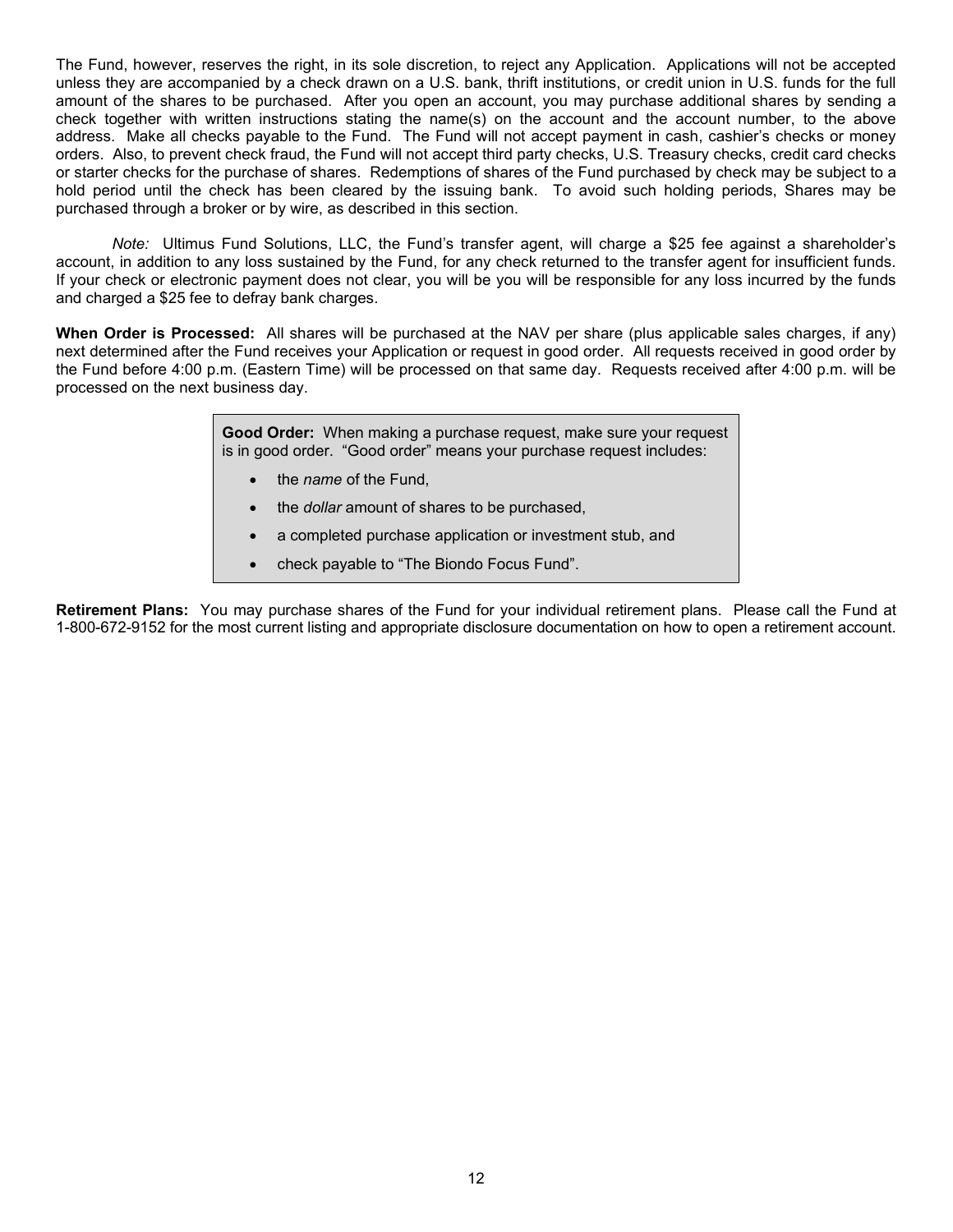## **HOW TO REDEEM SHARES**

**Redeeming Shares:** The Fund typically expects that it will take three business days following the receipt of your redemption request to pay out redemption proceeds by check or electronic transfer. The Fund typically expects to pay redemptions from cash, cash equivalents, proceeds from the sale of Fund shares, any lines of credit, and then from the sale of Fund securities. These redemption payment methods will be used in regular and stressed market conditions. You may redeem all or any portion of the shares credited to your account by submitting a written request for redemption to:

> *via Regular Mail* **The Biondo Focus Fund** c/o Ultimus Fund Solutions, LLC P.O. Box 541150 Omaha, Nebraska 68154

*or Overnight Mail* **The Biondo Focus Fund** c/o Ultimus Fund Solutions, LLC 4221 North 203rd Street, Suite 100 Elkhorn, Nebraska 68022-3474

*Redemptions by Telephone:* The telephone redemption privilege is automatically available to all new accounts. If you do not want the telephone redemption privilege, you must indicate this in the appropriate area on your account application or you must write to the Fund and instruct it to remove this privilege from your account.

During periods of high market activity, you may encounter higher than usual wait times. Please allow sufficient time to ensure that you will be able to complete your telephone transaction prior to market close. Neither the Fund nor its transfer agent will be held liable if you are unable to place your trade due to high call volume.

The proceeds, which are equal to number of shares times NAV less any applicable deferred sales charges or redemption fees, will be sent by mail to the address designated on your account or sent electronically, via ACH or wire, directly to your existing account in a bank or brokerage firm in the United States as designated on your application. To redeem by telephone, call 1-800-672-9152. If you own an IRA, you will be asked whether or not the Fund should withhold federal income tax.

The Fund reserves the right to suspend the telephone redemption privileges with respect to your account if the name(s) or the address on the account has been changed within the previous 30 days. Neither the Fund, the transfer agent, nor their respective affiliates will be liable for complying with telephone instructions they reasonably believe to be genuine or for any loss, damage, cost or expenses in acting on such telephone instructions and you will be required to bear the risk of any such loss. The Fund or the transfer agent, or both, will employ reasonable procedures to determine that telephone instructions are genuine. If the Fund and/or the transfer agent do not employ these procedures, they may be liable to you for losses due to unauthorized or fraudulent instructions. These procedures may include, among others, requiring forms of personal identification prior to acting upon telephone instructions, providing written confirmation of the transactions and/or tape recording telephone instructions.

*Redemptions through Broker:* If shares of the Fund are held by a broker-dealer, financial institution or other servicing agent, you must contact that servicing agent to redeem shares of the Fund. The servicing agent may charge a fee for this service.

*Redemptions by Wire:* You may request that your redemption proceeds be wired directly to your bank account. The Fund's transfer agent imposes a \$15 fee for each wire redemption and deducts the fee directly from your account. Your bank may also impose a fee for the incoming wire.

Systematic *Withdrawal Plan:* If your individual account, IRA or other qualified plan account has a current account value of at least \$50,000, you may participate in the Fund's Systematic Withdrawal Plan, an investment plan that automatically moves money to your bank account from the Fund through the use of electronic funds transfers. You may elect to make subsequent withdrawals by transfers of a minimum of \$500 on specified days of each month into your established bank account. Please contact the Fund at 1-800-672-9152 for more information about the Fund's Systematic Withdrawal Plan.

**Redemptions in Kind:** The Fund reserves the right to honor requests for redemption or repurchase orders by making payment in whole or in part in readily marketable securities ("redemption in kind") if the amount is greater than \$250,000 or 1% of the Fund's assets. The securities will be chosen by the Fund and valued at the Fund's net asset value. To the extent feasible and if in the best interests of all Fund shareholders, redemptions in kind will be paid with a pro rata allocation of the Fund's portfolio securities. A shareholder will be exposed to market risk until these securities are converted to cash and may incur transaction expenses in converting these securities to cash.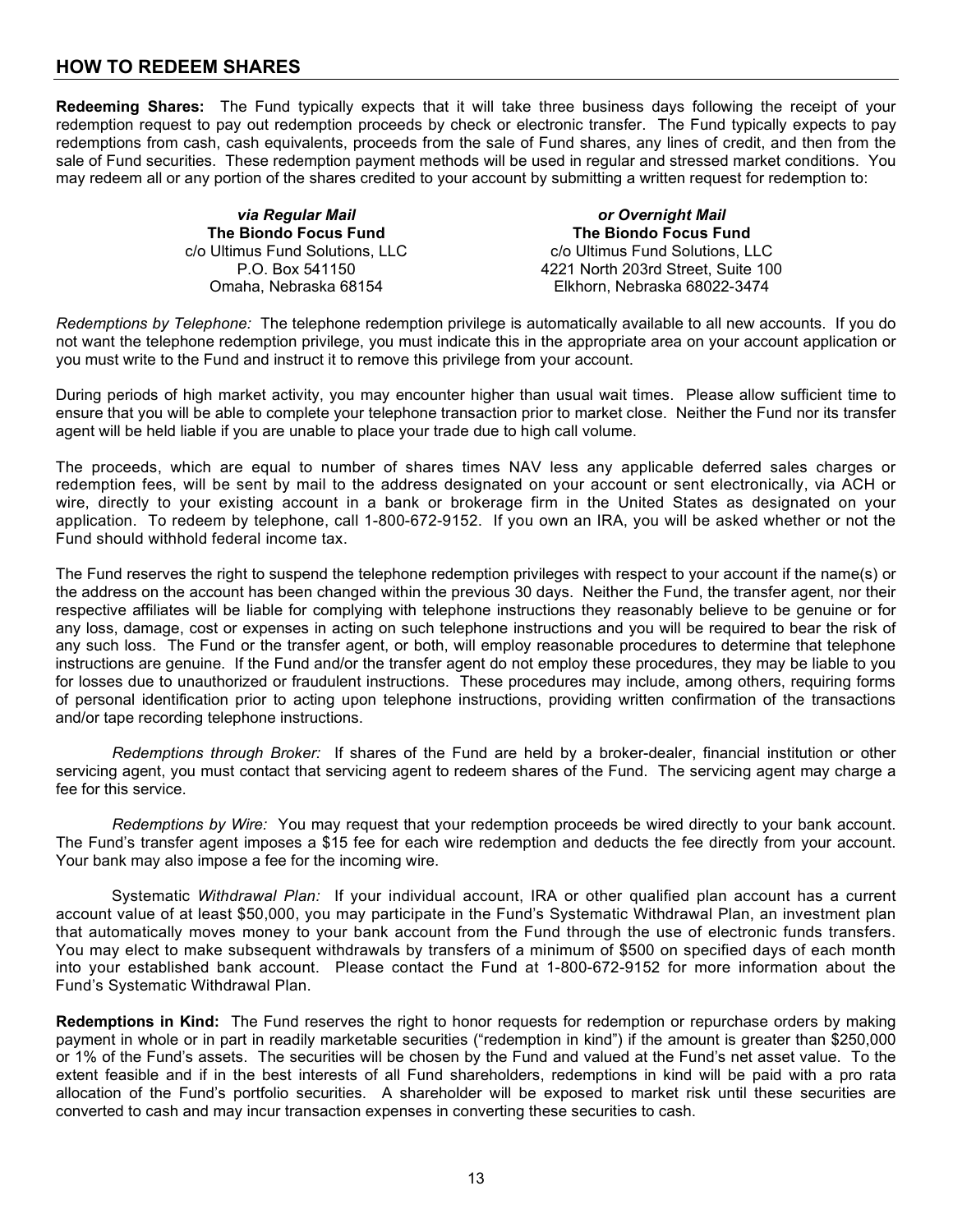**When Redemptions are Sent:** Once the Fund receives your redemption request in "good order" as described below, it will issue a check based on the next determined NAV following your redemption request. The redemption proceeds normally will be sent by mail or by wire within three business days after receipt of a request in "good order." If you purchase shares using a check and soon after request a redemption, your redemption proceeds, which are payable at the next determined NAV following the receipt your redemption request in "good order", as described below, will not be sent until the check used for your purchase has cleared your bank.

> **Good Order:** Your redemption request will be processed if it is in "good order." To be in good order, the following conditions must be satisfied:

- The request should be in writing, unless redeeming by telephone, indicating the number of shares or dollar amount to be redeemed;
- the request must identify your account number;
- the request should be signed by you and any other person listed on the account, exactly as the shares are registered; and
- if you request that the redemption proceeds be sent to a person, bank or an address other than that of record or paid to someone other than the record owner(s), or if the address was changed within the last 30 days, or if the proceeds of a requested redemption exceed \$100,000, the signature(s) on the request must be medallion signature guaranteed by an eligible signature guarantor.

**When You Need Medallion Signature Guarantees:** If you wish to change the bank or brokerage account that you have designated on your account, you may do so at any time by writing to the Fund with your signature guaranteed. A medallion signature guarantee assures that a signature is genuine and protects you from unauthorized account transfers. You will need your signature guaranteed if:

- you request a redemption to be made payable to a person not on record with the Fund,
- you request that a redemption be mailed to an address other than that on record with the Fund,
- the proceeds of a requested redemption exceed \$100,000,
- any redemption is transmitted by federal wire transfer to a bank other than the bank of record, or
- your address was changed within 30 days of your redemption request.

Signatures may be guaranteed by any eligible guarantor institution (including banks, brokers and dealers, credit unions, national securities exchanges, registered securities associations, clearing agencies and savings associations). Further documentation will be required to change the designated account if shares are held by a corporation, fiduciary or other organization. *A notary public cannot guarantee signatures.* 

**Retirement Plans:** If you own an IRA or other retirement plan, you must indicate on your redemption request whether the Fund should withhold federal income tax. Unless you elect in your redemption request that you do not want to have federal tax withheld, the redemption will be subject to withholding.

**Redemption Fee:** For shares held less than 30 days, the Fund will deduct a 2% redemption fee on your redemption amount if you sell your shares. Shares held longest will be treated as being redeemed first and shares held shortest as being redeemed last. The redemption fee does not apply to shares that were acquired through reinvestment of distributions. Shares held for 30 days or more are not subject to the 2% fee.

Redemption fees are paid to the Fund directly and are designed to offset costs associated with fluctuations in Fund asset levels and cash flow caused by short-term shareholder trading.

**Low Balances:** If at any time your account balance falls below \$1,000 (\$500 for retirement accounts), the Fund may notify you that, unless the account is brought up to at least \$1,000 (\$500 for retirement accounts) within 30 days of the notice, your account could be closed. After the notice period, the Fund may redeem all of your shares and close your account by sending you a check to the address of record. Your account will not be closed if the account balance drops below \$1,000 (\$500 for retirement accounts) due to a decline in NAV. The Fund will not charge any redemption fee on involuntary redemptions.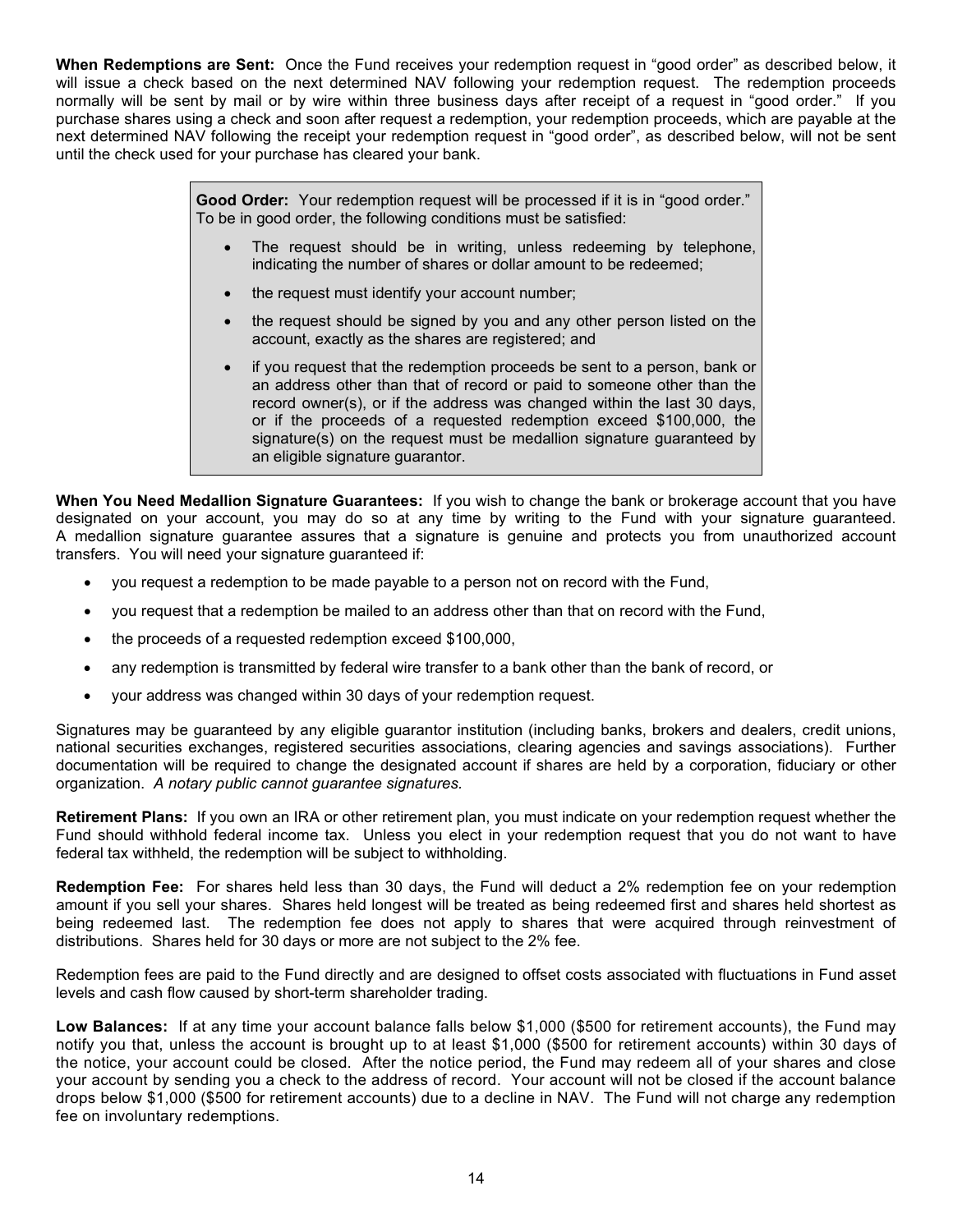**Exchanging Shares:** An exchange involves the redemption of all or a portion of the shares of one fund and the purchase of shares of another fund. Any new account established through an exchange will be subject to the minimum investment requirements described above. Exchanges will be executed on the basis of the relative NAV of the shares exchanged. The exchange privilege may be exercised only in those states where the shares of the Fund being acquired legally may be sold.

An exchange is considered to be a sale of shares for federal income tax purposes on which you may realize a taxable gain or loss, but would not be subject to the Fund's 2% redemption fee on shares exchanged within 30 days of purchase.

## <span id="page-16-0"></span>**TAX STATUS, DIVIDENDS AND DISTRIBUTIONS**

Any sale or exchange of the Fund's shares may generate tax liability (unless you are a tax-exempt investor or your investment is in a qualified retirement account). When you redeem your shares you may realize a taxable gain or loss. This is measured by the difference between the proceeds of the sale and the tax basis for the shares you sold. (To aid in computing your tax basis, you generally should retain your account statements for the period that you hold shares in the Fund.)

The Fund intends to distribute substantially all of its net investment income annually and net capital gains annually in December. Both distributions will be reinvested in shares of the Fund unless you elect to receive cash. Dividends from net investment income (including any excess of net short-term capital gain over net long-term capital loss) are taxable to investors as ordinary income, while distributions of net capital gain (the excess of net long-term capital gain over net short-term capital loss) are generally taxable as long-term capital gain, regardless of your holding period for the shares. Any dividends or capital gain distributions you receive from the Fund will normally be taxable to you when made, regardless of whether you reinvest dividends or capital gain distributions or receive them in cash. Certain dividends or distributions declared in October, November or December will be taxed to shareholders as if received in December if they are paid during the following January. Each year the Fund will inform you of the amount and type of your distributions. IRAs and other qualified retirement plans are exempt from federal income taxation until retirement proceeds are paid out to the participant.

Your redemptions, including exchanges, may result in a capital gain or loss for federal tax purposes. A capital gain or loss on your investment is the difference between the cost of your shares, including any sales charges, and the amount you receive when you sell them.

The Fund must report to the IRS and furnish to shareholders the cost basis information for shares purchased and sold. The Fund has chosen average cost as its standing (default) tax lot identification method for all shareholders, which means this is the method the Fund will use to determine which specific shares are deemed to be sold when there are multiple purchases on different dates at differing NAVs, and the entire position is not sold at one time. Shareholders may, however, choose a method other than the Fund's standing method at the time of their purchase or upon sale of covered shares. Shareholders should consult their tax advisors to determine the best IRS-accepted cost basis method for their tax situation and to obtain more information about how cost basis reporting applies to them. Shareholders also should carefully review the cost basis information provided to them by the Fund and make any additional basis, holding period or other adjustments that are required when reporting these amounts on their federal income tax returns.

On the Application, you will be asked to certify that your social security number or taxpayer identification number is correct and that you are not subject to backup withholding for failing to report income to the IRS. If you are subject to backup withholding or you did not certify your taxpayer identification number, the IRS requires the Fund to withhold a percentage of any dividend, redemption or exchange proceeds. The Fund reserves the right to reject any Application that does not include a certified social security or taxpayer identification number. If you do not have a social security number, you should indicate on the purchase form that your Application to obtain a number is pending. The Fund is required to withhold taxes if a number is not delivered to the Fund within seven days.

This summary is not intended to be and should not be construed to be legal or tax advice. You should consult your own tax advisors to determine the tax consequences of owning the Fund's shares.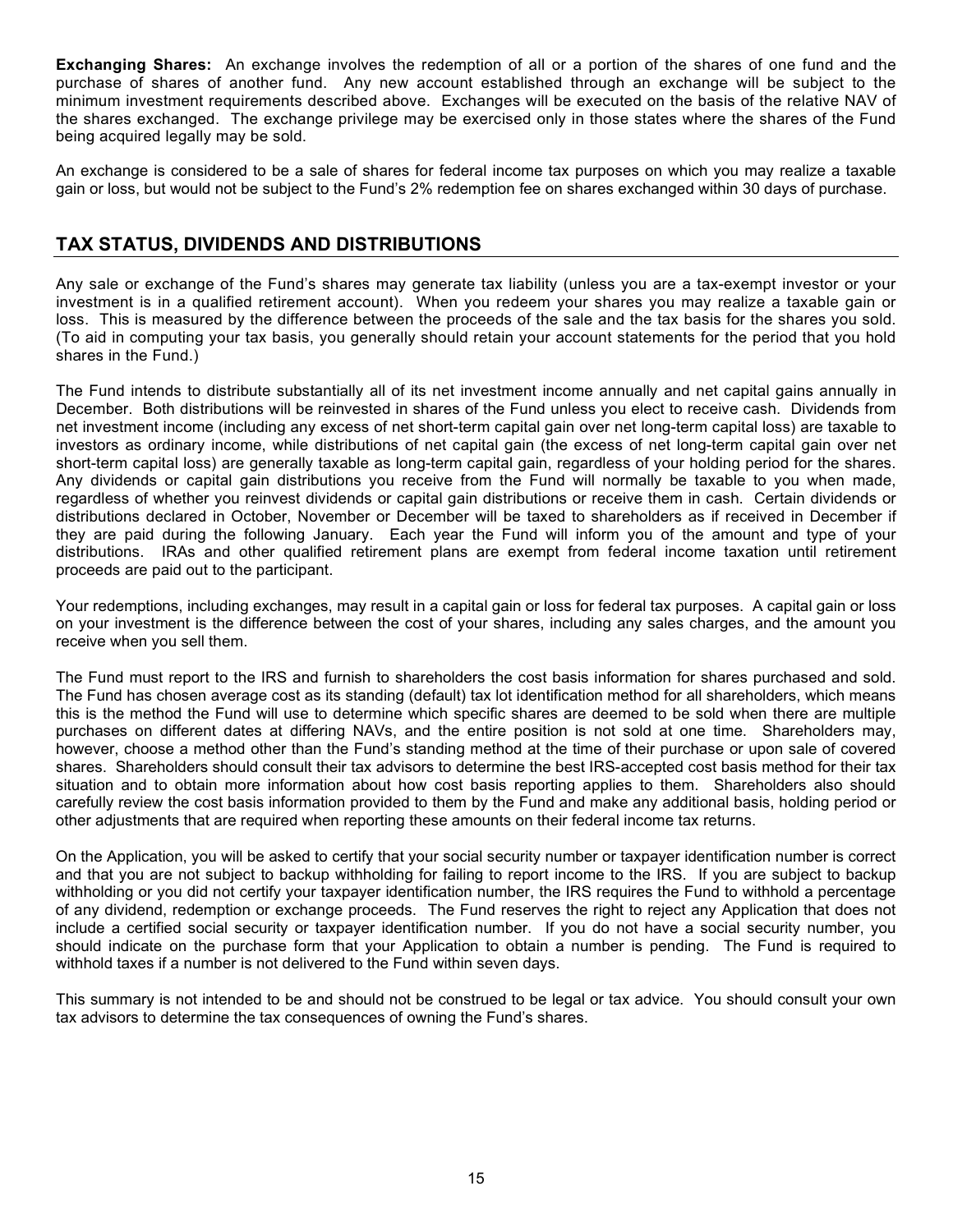## <span id="page-17-0"></span>**FREQUENT PURCHASES AND REDEMPTION OF FUND SHARES**

The Fund discourages and does not accommodate market timing. Frequent trading into and out of the Fund can harm all Fund shareholders by disrupting the Fund's investment strategies, increasing Fund expenses, decreasing tax efficiency and diluting the value of shares held by long-term shareholders. The Fund is designed for long-term investors and is not intended for market timing or other disruptive trading activities. Accordingly, the Board has approved policies that seek to curb these disruptive activities while recognizing that shareholders may have a legitimate need to adjust their Fund investments as their financial needs or circumstances change. The Fund currently uses several methods to reduce the risk of market timing. These methods include:

- $\circ$  Committing staff to review, on a continuing basis, recent trading activity in order to identify trading activity that may be contrary to the Fund's "Market Timing Trading Policy"; and
- o Assessing a redemption fee for short-term trading.

The Fund and its adviser may further evaluate a shareholder's transactions to determine whether the trading pattern suggests an ongoing market timing strategy. Though these methods involve judgments that are inherently subjective and involve some selectivity in their application, the Fund seeks to make judgments and applications that are consistent with the interests of the Fund's shareholders.

The redemption fee, which is uniformly imposed, is intended to discourage short-term trading and is paid to the Fund to help offset any cost associated with such short-term trading. The Fund will monitor the assessment of redemption fees against your account. Based on the frequency of redemption fees assessed against your account, the adviser or transfer agent may in its sole discretion determine that your trading activity is detrimental to the Fund as described in the Fund's Market Timing Trading Policy and elect to reject or limit the amount, number, frequency or method for requesting future purchases or exchanges into the Fund.

The Fund reserves the right to reject or restrict purchase or exchange requests for any reason, particularly when a shareholder's trading activity suggests that the shareholder may be engaged in market timing or other disruptive trading activities. Neither the Fund nor the adviser will be liable for any losses resulting from rejected purchase or exchange orders. The adviser may also bar an investor who has violated these policies (and the investor's financial adviser) from opening new accounts with the Fund.

Although the Fund attempts to limit disruptive trading activities, some investors use a variety of strategies to hide their identities and their trading practices. There can be no guarantee that the Fund will be able to identify or limit these activities. Omnibus account arrangements are common forms of holding shares of funds. While the Fund will encourage financial intermediaries to apply the Fund's Market Timing Trading Policy to their customers who invest indirectly in the Fund, the Fund is limited in its ability to monitor the trading activity or enforce the Fund's Market Timing Trading Policy with respect to customers of financial intermediaries. For example, should it occur, the Fund may not be able to detect market timing that may be facilitated by financial intermediaries or made difficult to identify in the omnibus accounts used by those intermediaries for aggregated purchases, exchanges and redemptions on behalf of all their customers. More specifically, unless the financial intermediaries have the ability to apply the Fund's Market Timing Trading Policy to their customers through such methods as implementing short-term trading limitations or restrictions, assessing the Fund's redemption fee and monitoring trading activity for what might be market timing, the Fund may not be able to determine whether trading by customers of financial intermediaries is contrary to the Fund's Market Timing Trading Policy. However, the Fund will ensure that financial intermediaries maintaining omnibus accounts on behalf of the Fund enter into an agreement with the Fund to provide shareholder transaction information, to the extent known to the financial intermediary, to the Fund upon request.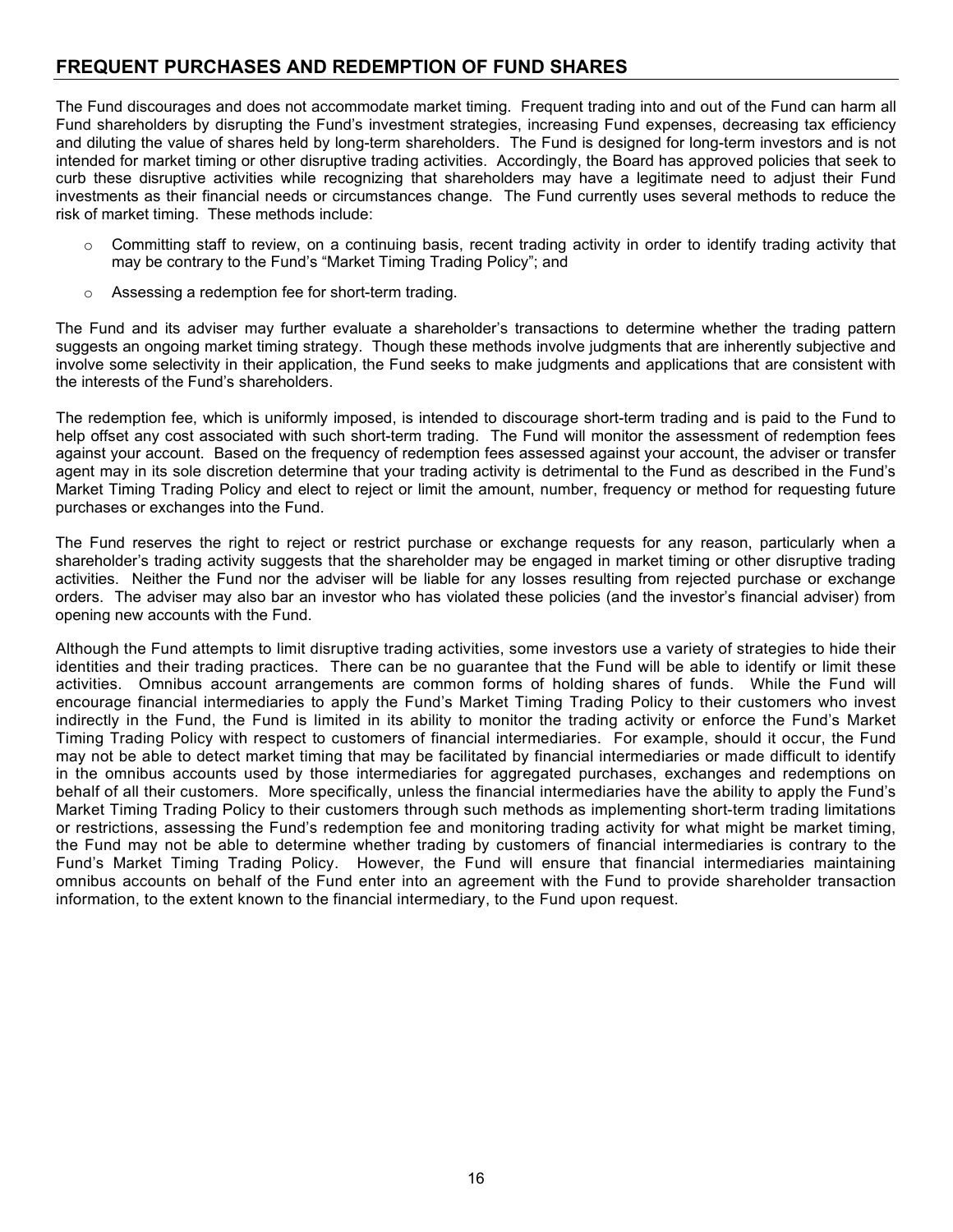## <span id="page-18-0"></span>**DISTRIBUTION OF SHARES**

<span id="page-18-1"></span>**Distributor:** Northern Lights Distributors, LLC, 4221 North 203rd Street, Suite 100, Elkhorn, Nebraska 68022-3474, is the distributor for the shares of the Fund. Northern Lights Distributors, LLC (the "Distributor") is a registered broker-dealer and member of the Financial Industry Regulatory Authority, Inc. ("FINRA"). Shares of the Fund are offered on a continuous basis.

<span id="page-18-2"></span>**Distribution (12b-1) and Shareholder Servicing Fees:** The Trust, with respect to the Fund, has adopted the Trust's Master Distribution and Shareholder Servicing Plan for Investor Class shares (the "Plan"), pursuant to Rule 12b-1 of the 1940 Act which allows the Fund to pay the Distributor an annual fee for distribution and shareholder servicing expenses of 0.25% of the Fund's average daily net assets attributable to Investor Class shares. Because these fees are paid out of the Fund's assets on an on-going basis, over time these fees will increase the cost of your investment and may cost you more than paying other types of sales charges.

The Distributor and other entities are paid pursuant to the Plan for distribution and shareholder servicing provided and the expenses borne by the distributor and others in the distribution of Fund shares, including the payment of commissions for sales of the shares and incentive compensation to and expenses of dealers and others who engage in or support distribution of shares or who service shareholder accounts, including overhead and telephone expenses; printing and distribution of prospectuses and reports used in connection with the offering of the Fund's shares to other than current shareholders; and preparation, printing and distribution of sales literature and advertising materials. In addition, the distributor or other entities may utilize fees paid pursuant to the Plan to compensate dealers or other entities for their opportunity costs in advancing such amounts, which compensation would be in the form of a carrying charge on any un-reimbursed expenses.

You should be aware that if you hold your shares for a substantial period of time, you may indirectly pay more than the economic equivalent of the maximum front-end sales charge allowed by the FINRA due to the recurring nature of 12b-1 Fees.

<span id="page-18-3"></span>**Additional Compensation to Financial Intermediaries:** The Distributor, its affiliates, and the Fund's adviser and its affiliates may each, at their own expense and out of their own legitimate profits, provide additional cash payments to financial intermediaries who sell shares of the Fund. Financial intermediaries include brokers, financial planners, banks, insurance companies, retirement or 401(k) plan administrators and others. These payments may be in addition to the 12b-1 Fees and any sales charges that are disclosed elsewhere in this Prospectus. These payments are generally made to financial intermediaries that provide shareholder or administrative services, or marketing support. Marketing support may include access to sales meetings, sales representatives and financial intermediary management representatives, inclusion of the Fund on a sales list, including a preferred or select sales list, or other sales programs. These payments also may be made as an expense reimbursement in cases where the financial intermediary provides shareholder services to Fund shareholders. The Distributor may, from time to time, provide promotional incentives, including reallowance and/or payment of up to the entire sales charge, to certain investment firms. Such incentives may, at the Distributor's discretion, be limited to investment firms who allow their individual selling representatives to participate in such additional commissions.

<span id="page-18-4"></span>**Householding:** To reduce expenses, we mail only one copy of the prospectus and each annual and semi-annual report to those addresses shared by two or more accounts. If you wish to receive individual copies of these documents, please call the Fund at 1-800-672-9152 between the hours of 8:30 a.m. and 6:00 p.m. Eastern Time on days the Fund is open for business or contact your financial institution. We will begin sending you individual copies thirty days after receiving your request.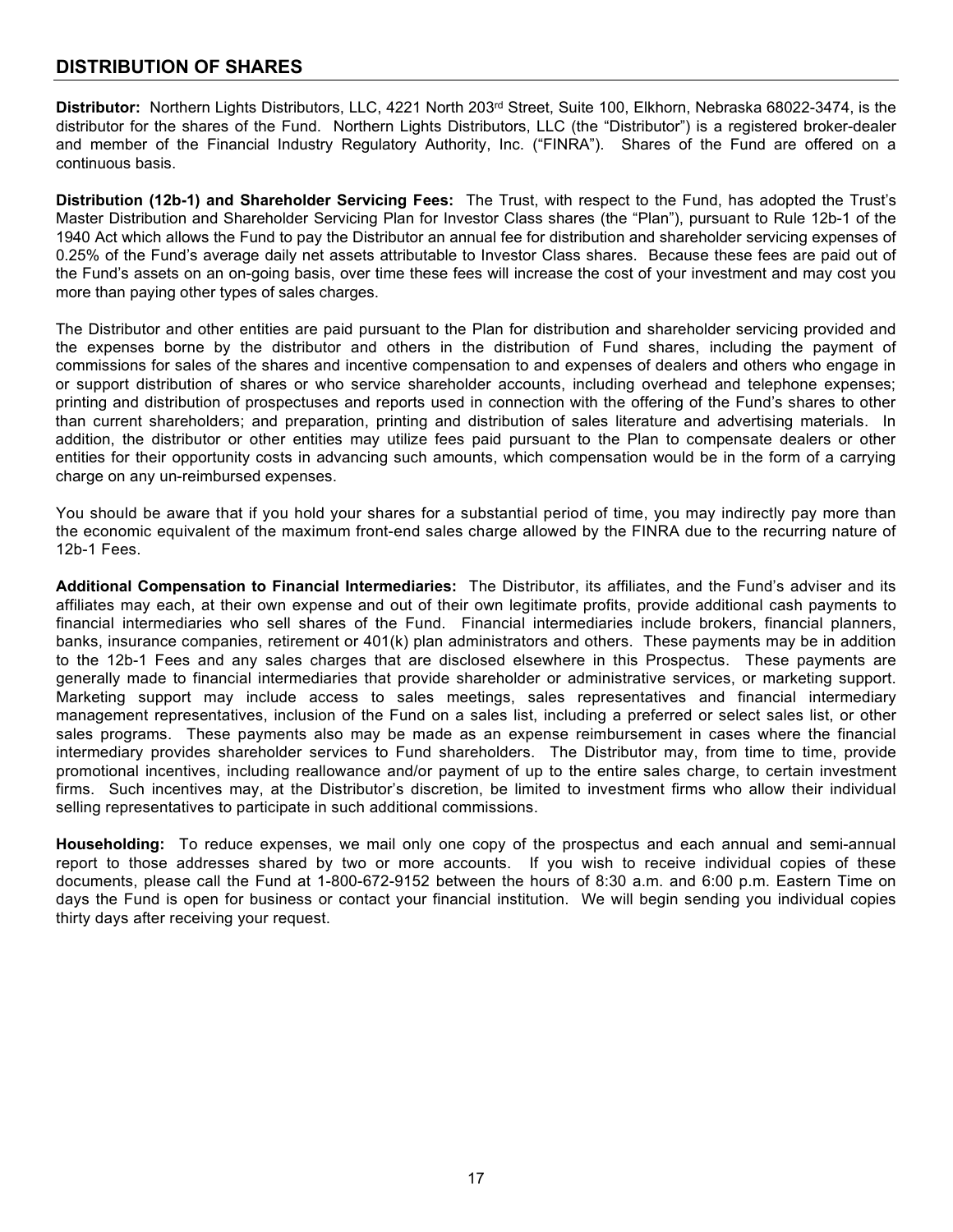## <span id="page-19-0"></span>**FINANCIAL HIGHLIGHTS**

The financial highlights table is intended to help you understand the Fund's financial performance for the period of the Fund's operations. Certain information reflects financial results for a single Fund share. The total returns in the table represent the rate that an investor would have earned (or lost) on an investment in the Fund (assuming reinvestment of all dividends and distributions). This information for the Fund has been derived from the financial statements audited by BBD, LLP, whose report along with the Fund's financial statements are included in the Fund's December 31, 2021 annual report, which is available upon request.

The table sets forth financial data for one share of beneficial interest outstanding throughout each year presented.

|                                                                                                                               | <b>Investor Class</b> |                                           |    |                                           |                                           |                                           |    |                                           |
|-------------------------------------------------------------------------------------------------------------------------------|-----------------------|-------------------------------------------|----|-------------------------------------------|-------------------------------------------|-------------------------------------------|----|-------------------------------------------|
|                                                                                                                               |                       | <b>Year Ended</b><br>December 31,<br>2021 |    | <b>Year Ended</b><br>December 31,<br>2020 | <b>Year Ended</b><br>December 31,<br>2019 | <b>Year Ended</b><br>December 31,<br>2018 |    | <b>Year Ended</b><br>December 31,<br>2017 |
| Net asset value, beginning of year                                                                                            | \$                    | 23.35                                     | \$ | 18.87                                     | \$<br>16.72                               | \$<br>16.74                               | \$ | 14.40                                     |
| Activity from investment operations:<br>Net investment $loss^{(1)}$<br>Net realized and unrealized gain<br>on investments and |                       | (0.35)                                    |    | (0.27)                                    | (0.20)                                    | (0.25)                                    |    | (0.38)                                    |
| option transactions                                                                                                           |                       | 1.86                                      |    | 5.98                                      | 4.11                                      | $1.37^{(7)}$                              |    | 4.90                                      |
| Total income from investment                                                                                                  |                       |                                           |    |                                           |                                           |                                           |    |                                           |
| operations                                                                                                                    |                       | 1.51                                      |    | 5.71                                      | 3.91                                      | 1.12                                      |    | 4.52                                      |
| Less distributions from:                                                                                                      |                       |                                           |    |                                           |                                           |                                           |    |                                           |
| Net realized gains<br><b>Total distributions</b>                                                                              |                       | (1.85)                                    |    | (1.23)                                    | (1.76)                                    | (1.14)                                    |    | (2.18)                                    |
| Paid-in-Capital from                                                                                                          |                       | (1.85)                                    |    | (1.23)                                    | (1.76)                                    | (1.14)                                    |    | (2.18)                                    |
| redemption fees $(1,2)$                                                                                                       |                       | 0.00                                      |    | 0.00                                      | 0.00                                      | 0.00                                      |    | 0.00                                      |
| Net asset value, end of year                                                                                                  |                       | 23.01                                     | \$ | 23.35                                     | \$<br>18.87                               | \$<br>16.72                               | \$ | 16.74                                     |
| Total return $(3)$                                                                                                            |                       | 6.32%                                     |    | 30.62%                                    | 23.67%(5)                                 | $6.47\%^{(5)}$                            |    | 31.29%(5)                                 |
| Net assets, end of year (in 000s)                                                                                             | \$                    | 75,666                                    |    | 75,644                                    | \$<br>64,359                              | 56,495                                    |    | 27,336                                    |
| Ratio of gross expenses to average<br>net assets including<br>interest expense <sup>(4)</sup>                                 |                       | 1.59%                                     |    | 1.66%                                     | 1.65%                                     | 1.98%                                     |    | 2.75%                                     |
| Ratio of gross expenses to average<br>net assets excluding<br>interest expense <sup>(4)</sup>                                 |                       | 1.59%                                     |    | 1.66%                                     | 1.65%                                     | 1.93%                                     |    | 2.45%                                     |
| Ratio of net expenses to average net<br>assets including interest expense<br>Ratio of net expenses to average net             |                       | 1.50%                                     |    | 1.50%                                     | 1.50%                                     | 1.78%                                     |    | 2.55%                                     |
| assets excluding interest expense<br>Ratio of net investment loss to                                                          |                       | 1.50%                                     |    | 1.50%                                     | 1.50%                                     | $1.73\%$ <sup>(6)</sup>                   |    | 2.25%                                     |
| average net assets<br>Portfolio turnover rate                                                                                 |                       | (1.41)%<br>21%                            |    | $(1.34)\%$<br>29%                         | (1.08)%<br>43%                            | (1.34)%<br>56%                            |    | (2.20)%<br>48%                            |
|                                                                                                                               |                       |                                           |    |                                           |                                           |                                           |    |                                           |

(1) Per share amounts calculated using average shares method which appropriately presents the per share data for the period.

(2) Amount represents less than \$0.01 per share.

(3) Total return represents aggregate total return based on Net Asset Value. Total returns would have been lower absent waived fees and reimbursed expenses. Total returns are historical in nature and assume changes in share price. The returns shown exclude the effect of applicable redemption fees.

(4) Represents the ratio of expenses to average net assets absent fee waivers by the advisor.

(5) Includes adjustments in accordance with accounting principles generally accepted in the United States and consequently, the net asset value for financial reporting purposes and the returns based upon those net asset may differ from the net asset values and returns for shareholder processing.

(6) Effective June 1, 2018, the expense limitation was reduced to 1.50%.

(7) Net realized and unrealized gain on investments and option transactions does not accord with the amount reported in the Statement of Operations for the year ended December 31, 2018 due to the timing of shareholder subscriptions and redemptions relative to fluctuating net asset values during the year.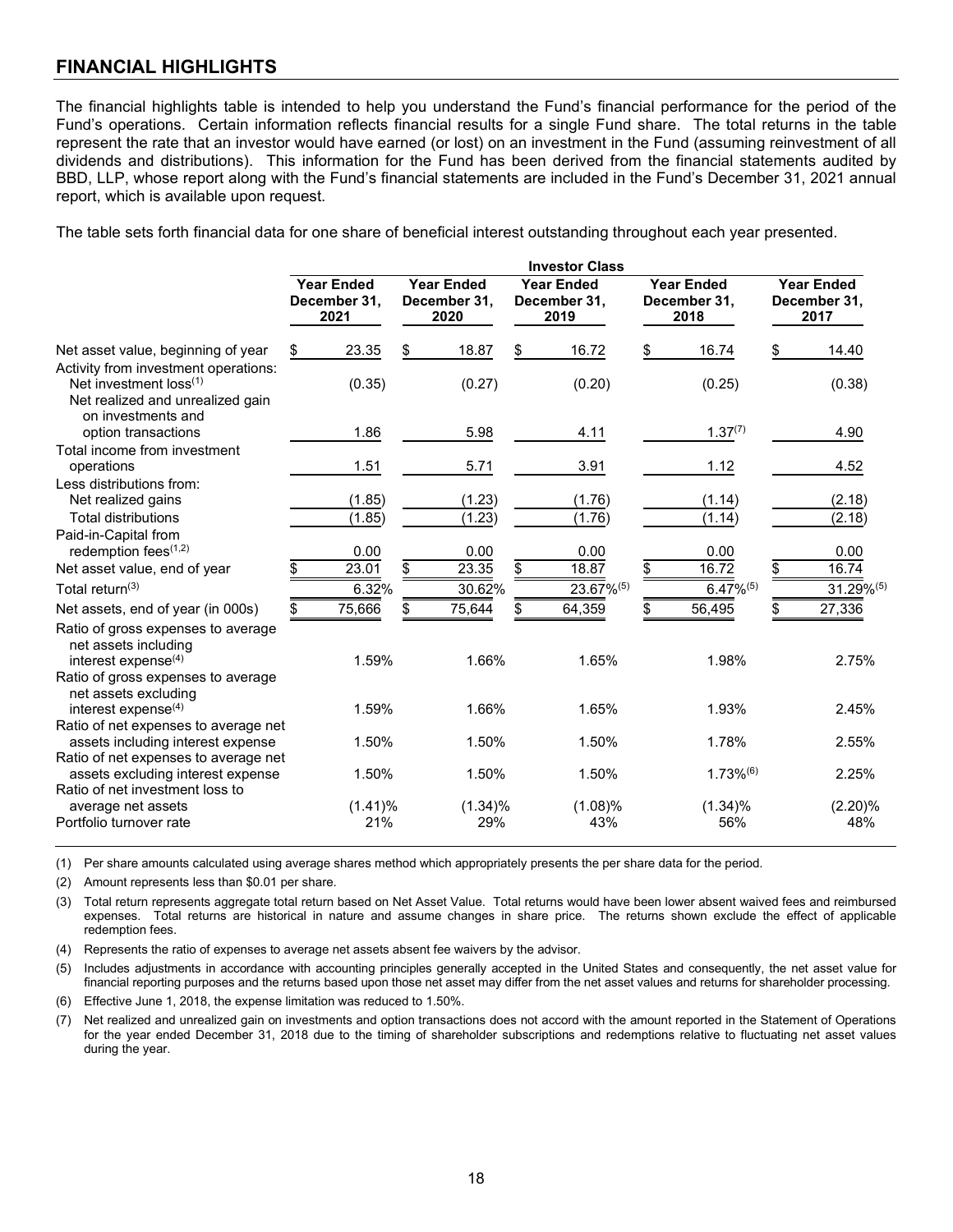## *PRIVACY NOTICE*

### <span id="page-20-0"></span>**FACTS WHAT DOES NORTHERN LIGHTS FUND TRUST DO WITH YOUR PERSONAL INFORMATION?**

- **Why?** Financial companies choose how they share your personal information. Federal law gives consumers the right to limit some but not all sharing. Federal law also requires us to tell you how we collect, share, and protect your personal information. Please read this notice carefully to understand what we do.
- **What?** The types of personal information we collect and share depend on the product or service you have with us. This information can include:
	- Social Security number <br> Purchase History<br>
	Account Balances
	-
	-
	-
	- Checking Account Information
- 
- $\blacksquare$  Account Balances
- Retirement Assets **Account Transactions**
- Transaction History Wire Transfer Instructions

When you are *no longer* our customer, we continue to share your information as described in this notice.

**How?** All financial companies need to share customers' personal information to run their everyday business. In the section below, we list the reasons financial companies can share their customers' personal information; the reasons Northern Lights Fund Trust chooses to share; and whether you can limit this sharing.

| Reasons we can share<br>your personal information                                                                                                                                           | <b>Does Northern Lights</b><br><b>Fund Trust share?</b> | Can you limit this<br>sharing? |
|---------------------------------------------------------------------------------------------------------------------------------------------------------------------------------------------|---------------------------------------------------------|--------------------------------|
| For our everyday business purposes -<br>such as to process your transactions, maintain your account(s),<br>respond to court orders and legal investigations, or report to<br>credit bureaus | <b>Yes</b>                                              | No                             |
| For our marketing purposes -<br>to offer our products and services to you                                                                                                                   | No.                                                     | We don't share                 |
| For joint marketing with other financial companies                                                                                                                                          | N <sub>0</sub>                                          | We don't share                 |
| For our affiliates' everyday business purposes -<br>information about your transactions and experiences                                                                                     | No.                                                     | We don't share                 |
| For our affiliates' everyday business purposes –<br>information about your creditworthiness                                                                                                 | N <sub>0</sub>                                          | We don't share                 |
| For nonaffiliates to market to you                                                                                                                                                          | No                                                      | We don't share                 |

**Questions? Call 1-631-490-4300**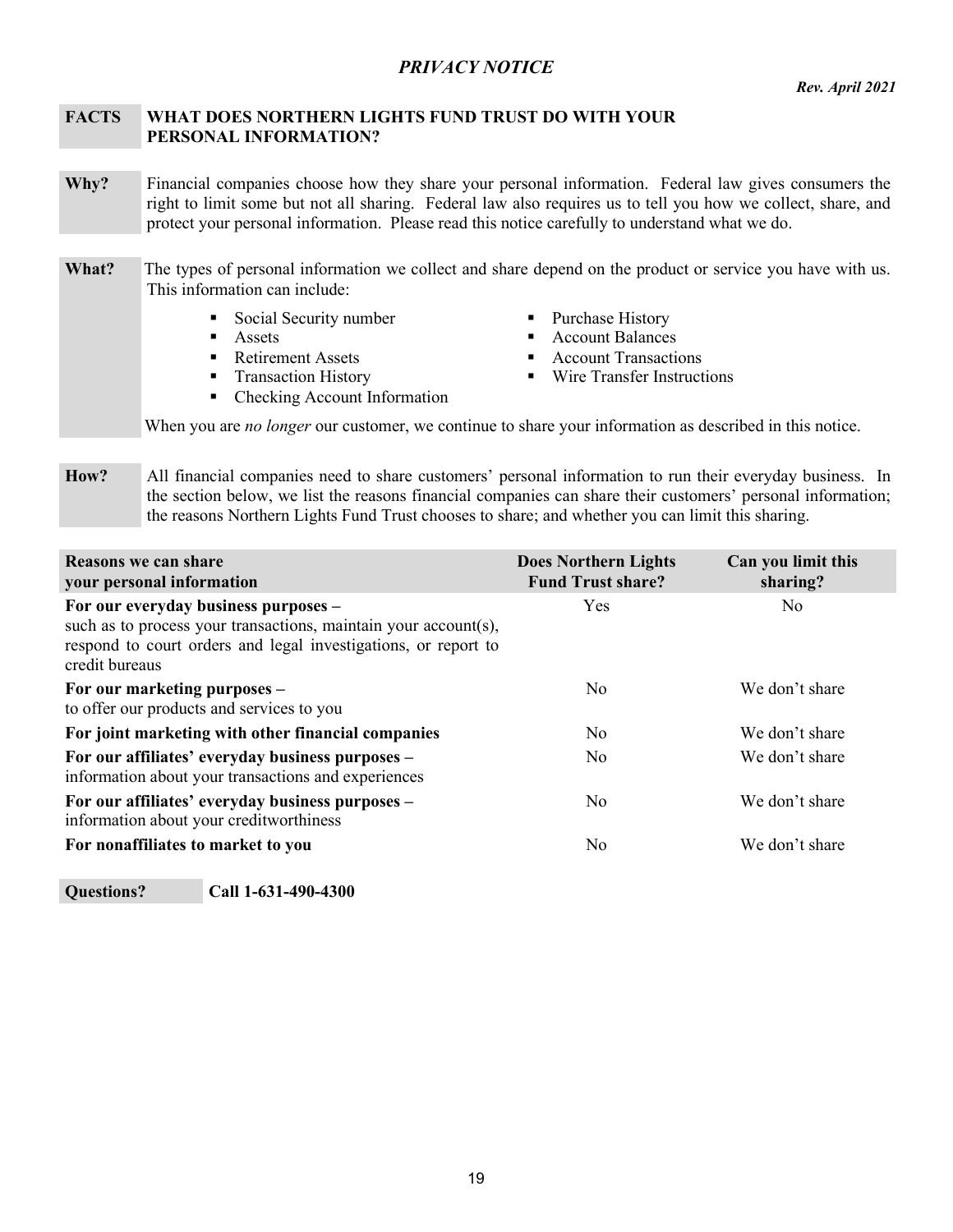| Who we are                                                                                  |                                                                                                                                                                                                                                                                                                              |  |  |  |  |
|---------------------------------------------------------------------------------------------|--------------------------------------------------------------------------------------------------------------------------------------------------------------------------------------------------------------------------------------------------------------------------------------------------------------|--|--|--|--|
| Who is providing<br>this notice?                                                            | Northern Lights Fund Trust                                                                                                                                                                                                                                                                                   |  |  |  |  |
| What we do                                                                                  |                                                                                                                                                                                                                                                                                                              |  |  |  |  |
| <b>How does Northern</b><br><b>Lights Fund Trust</b><br>protect my personal<br>information? | To protect your personal information from unauthorized access and use, we use security<br>measures that comply with federal law. These measures include computer safeguards<br>and secured files and buildings.<br>Our service providers are held accountable for adhering to strict policies and procedures |  |  |  |  |
|                                                                                             | to prevent any misuse of your nonpublic personal information.                                                                                                                                                                                                                                                |  |  |  |  |
| <b>How does Northern</b>                                                                    | We collect your personal information, for example, when you                                                                                                                                                                                                                                                  |  |  |  |  |
| <b>Lights Fund Trust collect</b><br>my personal information?                                | Open an account<br>٠                                                                                                                                                                                                                                                                                         |  |  |  |  |
|                                                                                             | Provide account information<br>٠                                                                                                                                                                                                                                                                             |  |  |  |  |
|                                                                                             | Give us your contact information<br>٠                                                                                                                                                                                                                                                                        |  |  |  |  |
|                                                                                             | Make deposits or withdrawals from your account<br>٠                                                                                                                                                                                                                                                          |  |  |  |  |
|                                                                                             | Make a wire transfer<br>٠                                                                                                                                                                                                                                                                                    |  |  |  |  |
|                                                                                             | Tell us where to send the money<br>٠                                                                                                                                                                                                                                                                         |  |  |  |  |
|                                                                                             | Tells us who receives the money<br>٠                                                                                                                                                                                                                                                                         |  |  |  |  |
|                                                                                             | Show your government-issued ID                                                                                                                                                                                                                                                                               |  |  |  |  |
|                                                                                             | Show your driver's license<br>٠                                                                                                                                                                                                                                                                              |  |  |  |  |
|                                                                                             | We also collect your personal information from other companies.                                                                                                                                                                                                                                              |  |  |  |  |
| Why can't I limit                                                                           | Federal law gives you the right to limit only                                                                                                                                                                                                                                                                |  |  |  |  |
| all sharing?                                                                                | Sharing for affiliates' everyday business purposes – information about your<br>٠<br>creditworthiness                                                                                                                                                                                                         |  |  |  |  |
|                                                                                             | Affiliates from using your information to market to you<br>٠                                                                                                                                                                                                                                                 |  |  |  |  |
|                                                                                             | Sharing for nonaffiliates to market to you<br>٠                                                                                                                                                                                                                                                              |  |  |  |  |
|                                                                                             | State laws and individual companies may give you additional rights to limit sharing.                                                                                                                                                                                                                         |  |  |  |  |
| <b>Definitions</b>                                                                          |                                                                                                                                                                                                                                                                                                              |  |  |  |  |
| <b>Affiliates</b>                                                                           | Companies related by common ownership or control. They can be financial and<br>nonfinancial companies.                                                                                                                                                                                                       |  |  |  |  |
|                                                                                             | • Northern Lights Fund Trust does not share with its affiliates.                                                                                                                                                                                                                                             |  |  |  |  |
| <b>Nonaffiliates</b>                                                                        | Companies not related by common ownership or control. They can be financial and<br>nonfinancial companies                                                                                                                                                                                                    |  |  |  |  |
|                                                                                             | • Northern Lights Fund Trust does not share with nonaffiliates so they can<br>market to you.                                                                                                                                                                                                                 |  |  |  |  |
| <b>Joint marketing</b>                                                                      | A formal agreement between nonaffiliated financial companies that together market<br>financial products or services to you.                                                                                                                                                                                  |  |  |  |  |
|                                                                                             | Northern Lights Fund Trust doesn't jointly market.<br>٠                                                                                                                                                                                                                                                      |  |  |  |  |